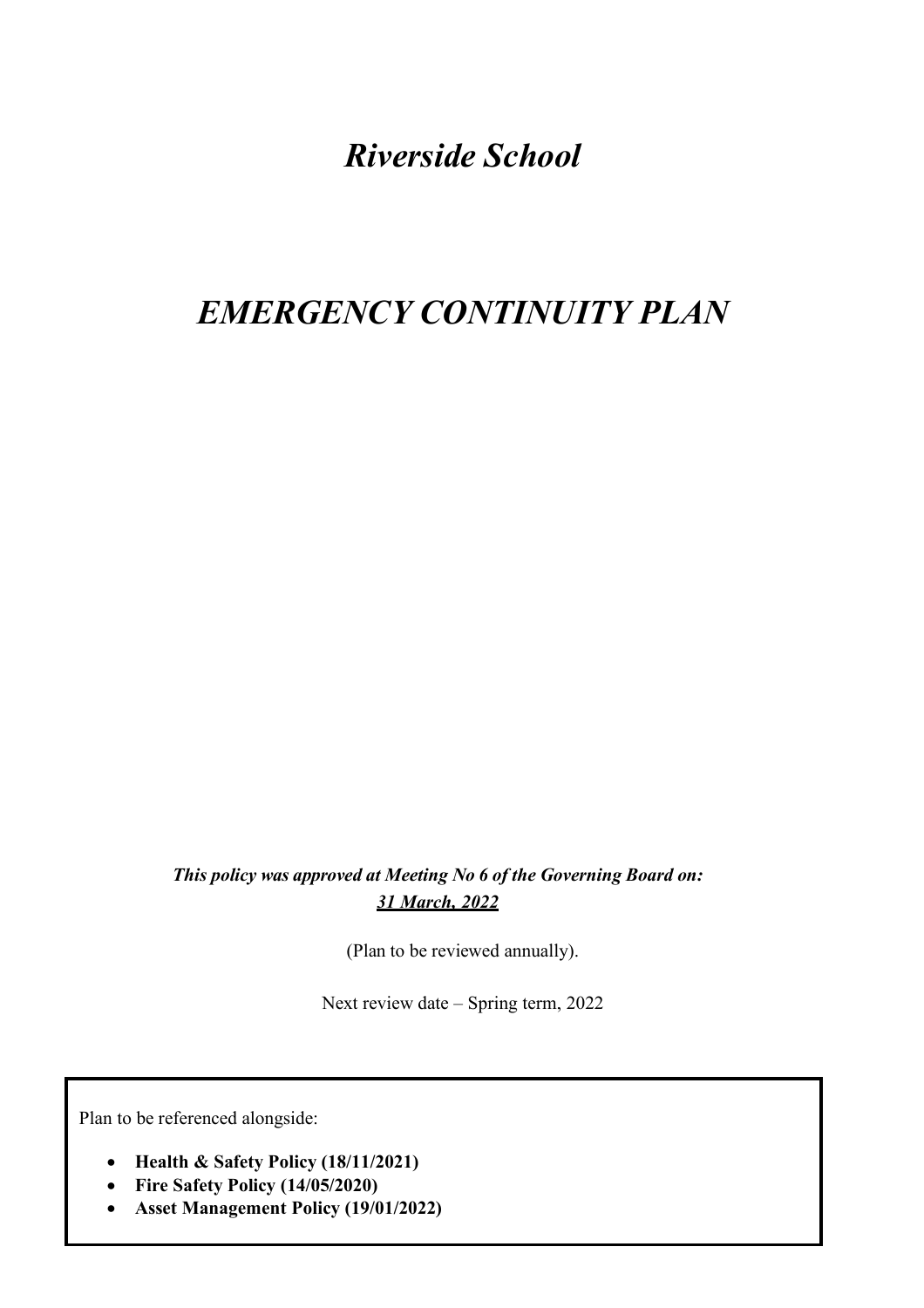# **Table of Contents**

| <b>Section</b> | <b>Content</b>                                              | Page No.       |  |
|----------------|-------------------------------------------------------------|----------------|--|
| 1.0            | <b>About this Plan</b>                                      |                |  |
| 1.1            | Document Control                                            | 3              |  |
| 1.2            | Plan Purpose                                                | 3              |  |
| 1.3            | Plan Remit                                                  | 3              |  |
| 1.4            | Plan Owner                                                  | 3              |  |
| 1.5            | Plan Distribution                                           | 3              |  |
| 1.6            | Plan Storage                                                | 3              |  |
| 1.7            | Plan Review Schedule                                        | $\overline{4}$ |  |
| 2.0            | <b>Plan Activation</b>                                      |                |  |
| 2.1            | Circumstances                                               | $\overline{4}$ |  |
| 2.2            | Responsibility for Plan Activation                          | $\overline{4}$ |  |
| 2.3            | Escalating a Serious Incident to London Borough of Haringey | $\overline{4}$ |  |
| 2.4            | <b>Activation Process</b>                                   | 5              |  |
| 3.0            | <b>Roles and Responsibilities</b>                           |                |  |
| 3.1            | School Incident Management Team                             | 6              |  |
| 3.2            | <b>Additional Response and Recovery Roles</b>               | $\overline{7}$ |  |
| 3.3            | The Role of Governors                                       | 8              |  |
| 4.0            | <b>Incident Management</b>                                  |                |  |
| 4.1            | Purpose of the Incident Management Phase                    | 8              |  |
| 4.2            | <b>Incident Management Actions</b>                          | 9              |  |
| 5.0            | <b>Emergency Continuity</b>                                 |                |  |
| 5.1            | Purpose of the Emergency Continuity Phase                   | 12             |  |
| 5.2            | <b>Emergency Continuity Actions</b>                         | 12             |  |
| 5.3            | <b>Emergency Continuity Strategies</b>                      | 14             |  |
| 6.0            | <b>Recovery and Resumption</b>                              |                |  |
| 6.1            | Purpose of the Recovery and Resumption Phase                | 16             |  |
| 6.2            | Recovery and Resumption Actions                             | 16             |  |
| 7.0            | <b>Appendices</b>                                           |                |  |
| A              | Log Template                                                | 17             |  |
| $\bf{B}$       | <b>Impact Assessment Form</b>                               | 19             |  |
| $\mathcal{C}$  | Lost Property Form                                          | 21             |  |
| D              | Financial Expenditure Log                                   | 22             |  |
| E              | Contents of Emergency Box / 'Grab bag'                      | 23             |  |
| ${\bf F}$      | Risk Identification, Evaluation and Management Matrix       | 24             |  |
| G              | Incident Management Decision-Making Tool                    | 26             |  |
| H              | Key Contact List                                            | 27             |  |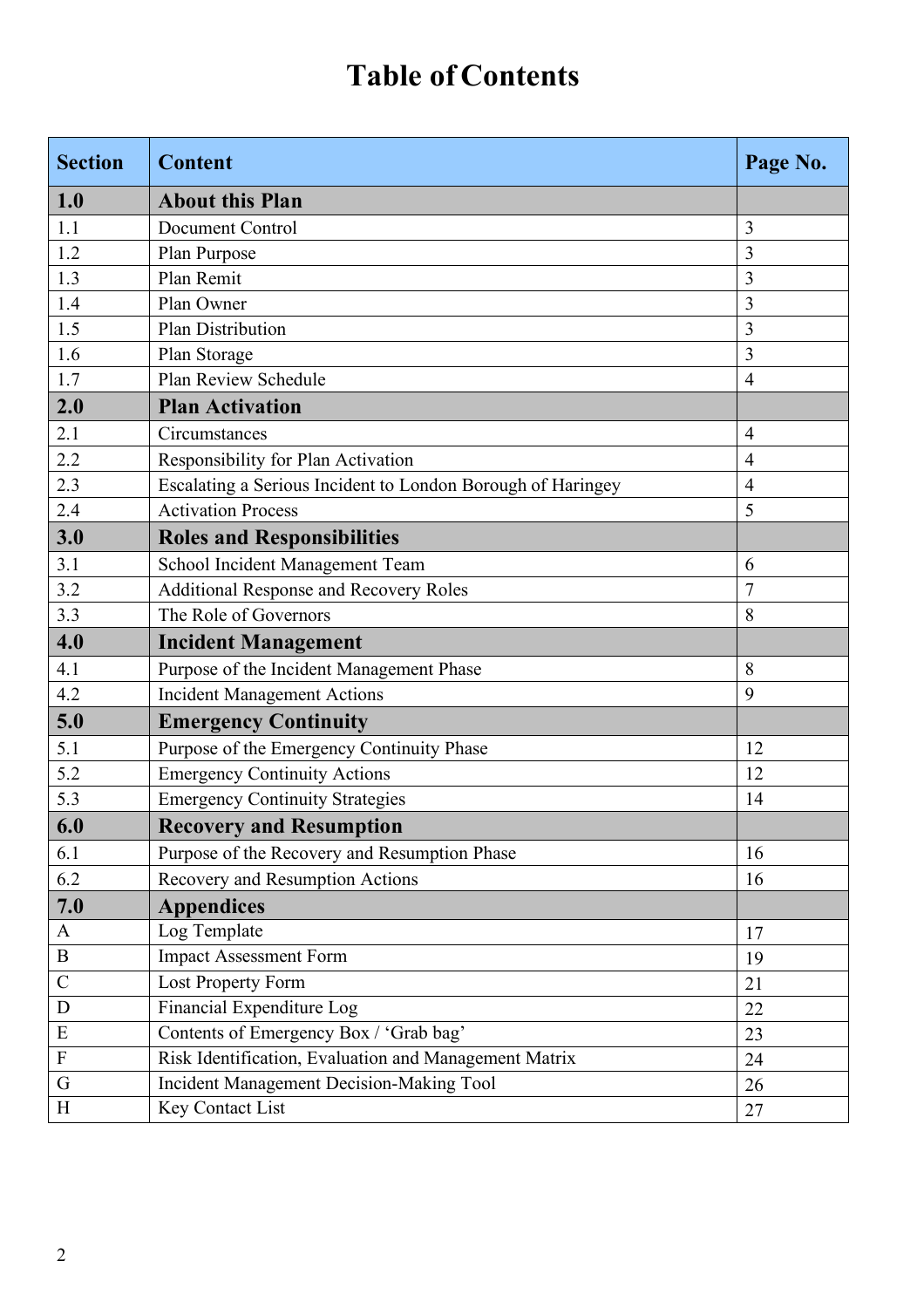## **1.0 About this Plan**

### **1.1 Document Control**

| <b>Date</b>   | <b>Revision/Amendment Details &amp; Reason</b> | <b>Author</b>             |
|---------------|------------------------------------------------|---------------------------|
| October 2016  | First draft                                    | Martin Doyle/ Headteacher |
|               |                                                | Governing Board           |
| February 2018 | Reviewed & approved                            | Martin Doyle/ Headteacher |
|               |                                                | Governing Board           |
| March 2018    | Reviewed & approved                            | Martin Doyle/ Headteacher |
|               |                                                | Governing Board           |
| March 2021    | Reviewed & approved                            | Martin Doyle/ Headteacher |
|               |                                                | Governing Board           |
| March 2022    | Reviewed & approved                            | Martin Doyle/ Headteacher |
|               |                                                | Governing Board           |

### **1.2 Plan Purpose**

To provide a flexible response so that Riverside School can:

- Respond to a disruptive incident (incident management)
- Maintain delivery of critical activities during an incident (Emergency continuity)
- Return to 'Emergency as usual' (resumption and recovery)

#### **1.3 Plan Remit**

The following school functions are covered by this Plan:

• Teaching, school administration, catering, out of hours clubs, day  $\&$  residential trips.

The Plan covers the whole school site, including all classrooms and internal space, all outdoor areas within the boundaries of the school premises, and off-site provisions when Riverside students are visiting.

#### **1.4 Plan Owner**

The headteacher Martin Doyle is this Plan's Owner and is responsible for ensuring that it is maintained, exercised and updated in accordance with School Policy for reviewing Emergency continuity and emergency response plans.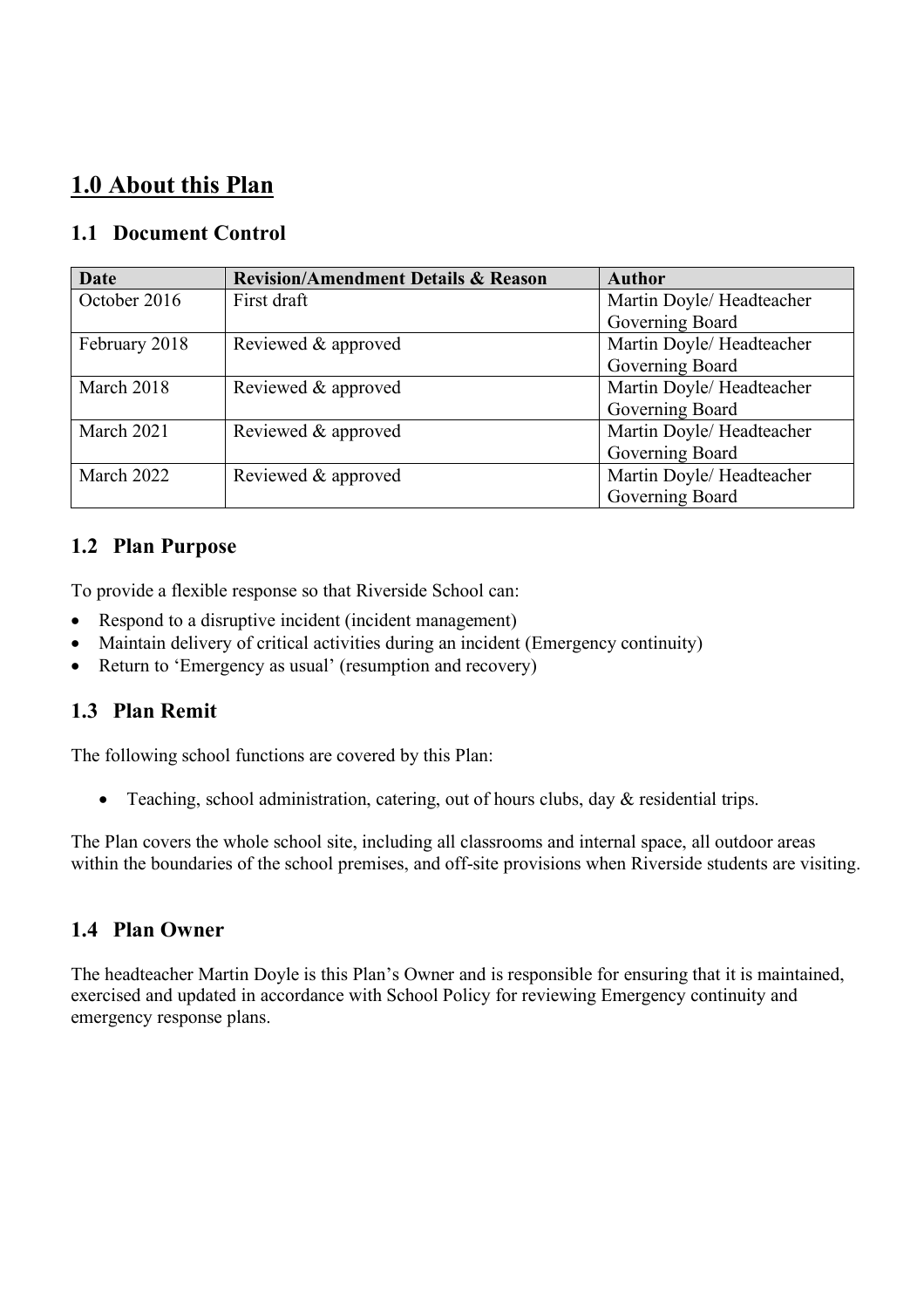### **1.5 Plan Distribution**

| <b>NAME</b>          | <b>ROLE</b>                      | <b>ISSUE DATE</b> |
|----------------------|----------------------------------|-------------------|
| Martin Doyle         | Headteacher                      | 31/03/2022        |
| Amanda Jeffers       | Deputy Head                      | 31/03/2022        |
| Kelly Whiting        | Deputy Head                      | 31/03/2022        |
| Deborah Shallow      | <b>Bursar</b>                    | 31/03/2022        |
| Kirstie Watkins      | <b>Chair of Governors</b>        | 31/03/2022        |
| Lucy Wood            | Resources Lead                   | 31/03/2022        |
| <b>Carlos Montes</b> | Media Manager                    | 31/03/2022        |
| Derek Martin         | <b>Campus Facilities Manager</b> | 31/03/2022        |

This Emergency Continuity Plan is distributed as follows:

### **1.6 Plan Review Schedule**

This Plan will be updated as required and formally reviewed annually.

## **2.0 Plan Activation**

#### **2.1 Circumstances**

This Plan will be activated in response to an incident causing significant disruption to the school, particularly the delivery of key/critical activities.

Examples of circumstances triggering activation of this Plan include:

- Loss of key staff or skills e.g. above normal levels of absenteeism due to illness or other scenarios such as severe weather, transport disruption
- Loss of critical systems e.g. ICT failure, power outage
- Denial of access, or damage to, facilities e.g. loss of a building through fire or flood, or vandalism; an external emergency with the School in the Emergency Service's cordon preventing access, severe weather scenarios or utilities failure
- Loss of a key resource e.g. an external supplier/partner vital to the delivery of a critical school activity such as the IT or catering provider or providers of transport.
- Other catastrophic incidents on the school site or outside school resulting in the death of a teacher or Student.

### **2.2 Responsibility for Plan Activation**

A member of the nominated School Incident Management Team will activate and stand down this Plan.

#### **2.3 Escalating a Serious Incident All serious incidents should be reported to the Major Incidents/Major Emergencies Helpline at London Borough of Haringey on 020 8489 0000 (Office Hours and Out of Hours, including weekends).**

If the incident is deemed to be of a 'critical' nature, the Critical Incident Plan will be activated and other Council Services and partner agencies will be notified to respond as appropriate (e.g. communications experts, public relations), and a LBH support team as appropriate. Full details including contact details are included in the plan in the relevant section.

Staff should be informed that they should not talk to the media and if necessary contact the LBH Public Relations team who will deal with all enquiries.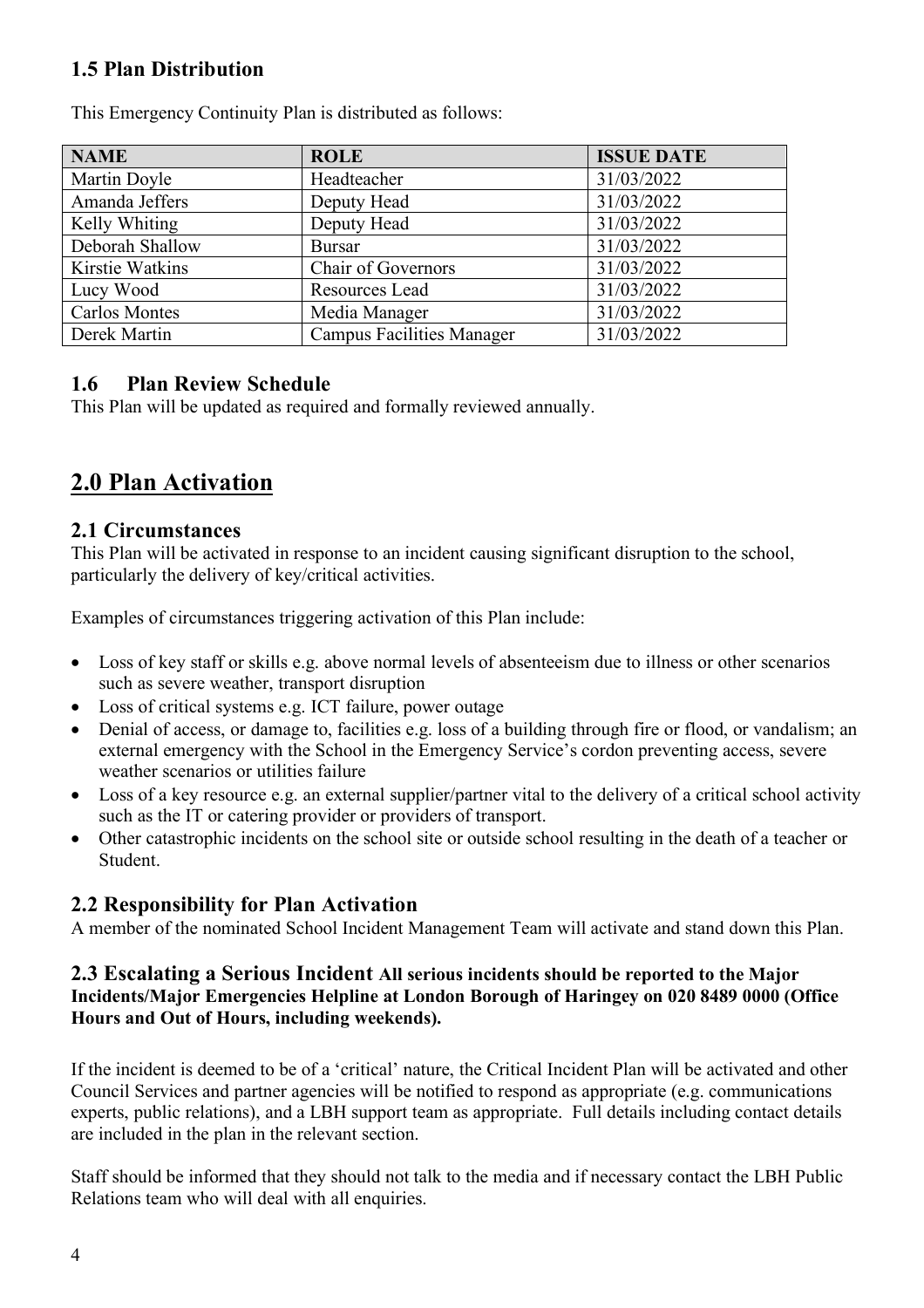### **2.4 Activation Process**

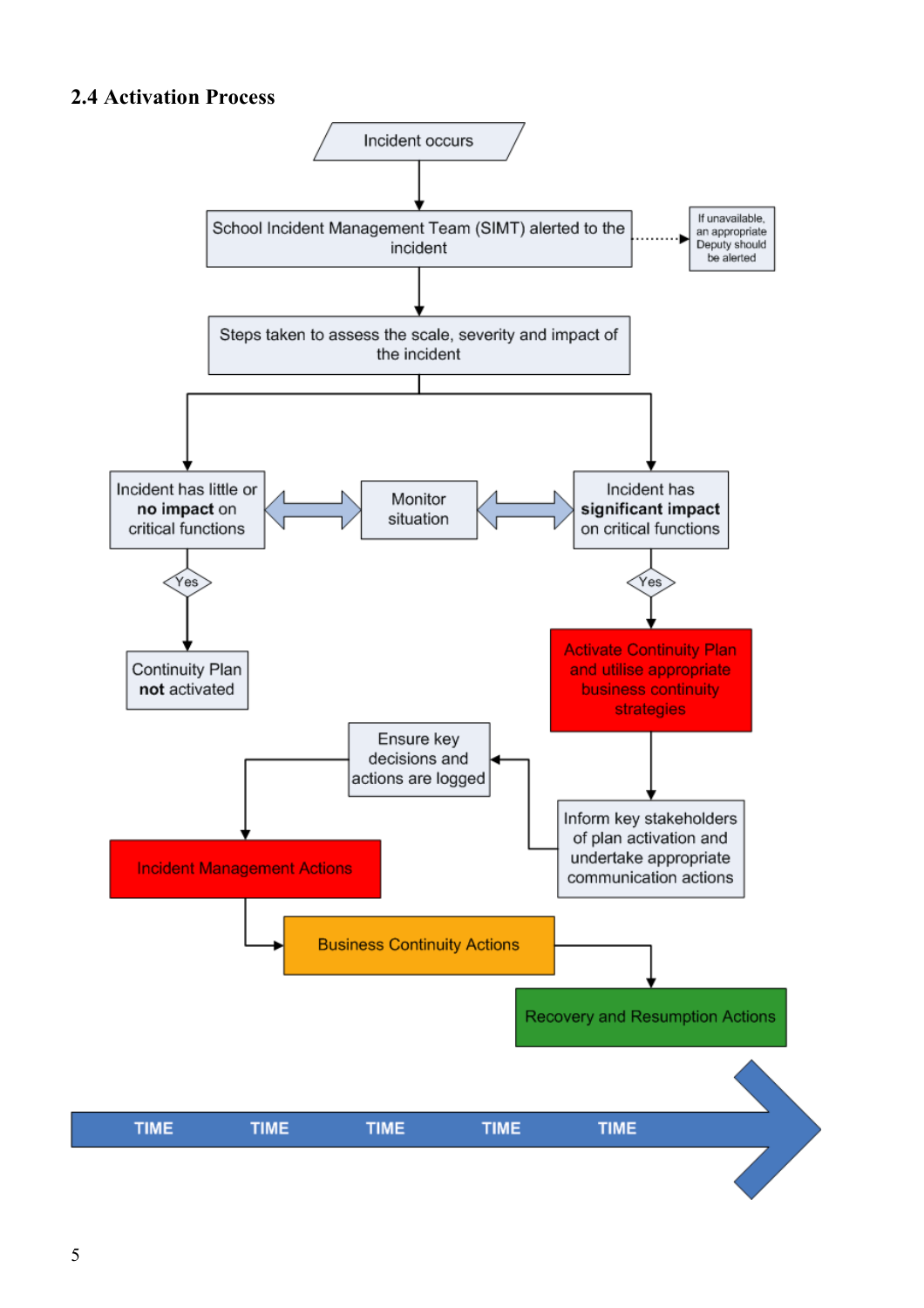## **3.0 Roles and Responsibilities**

### **3.1 School Incident Management Team**

The following staff have been identified as the School's Incident Management Team:

| <b>Name</b>     | Role           | <b>Contact Details (delete/amend as necessary)</b> |
|-----------------|----------------|----------------------------------------------------|
| Martin Doyle    | Headteacher    | Mobile Number: 07523 207 193                       |
| Deborah Shallow | Office Manager | Mobile Number: 07956 238 647                       |

| Amanda Jeffers | Deputy Head                      | Mobile Number: 07902 022 364 |
|----------------|----------------------------------|------------------------------|
| Kelly Whiting  | Deputy Head                      | Mobile Number: 07891 113 737 |
| Derek Martin   | <b>Campus Facilities Manager</b> | Mobile Number: 07949 098 702 |

| Role                                                                                                                         | <b>Responsibilities</b>                                                                                                                                                                                                                                                                                                                                                                                                                                                                                                                                                                                                                                                                                                                                                                                                                                                   | <b>Accountability /</b><br><b>Authority</b>                                                                                                                                                                                  |
|------------------------------------------------------------------------------------------------------------------------------|---------------------------------------------------------------------------------------------------------------------------------------------------------------------------------------------------------------------------------------------------------------------------------------------------------------------------------------------------------------------------------------------------------------------------------------------------------------------------------------------------------------------------------------------------------------------------------------------------------------------------------------------------------------------------------------------------------------------------------------------------------------------------------------------------------------------------------------------------------------------------|------------------------------------------------------------------------------------------------------------------------------------------------------------------------------------------------------------------------------|
| Headteacher<br>Martin Doyle                                                                                                  | Senior Leader responsible for Emergency<br>п<br>Continuity Management in the School<br><b>Emergency Continuity Coordinator</b><br>п<br>Ensuring the school has capacity within its<br>п<br>structure to respond to incidents<br>Determining the school's overall response and<br>ш<br>recovery strategy<br>Developing continuity arrangements and<br>п<br>strategies e.g. alternative relocation site, use of<br>temporary staff etc<br>Involving the school community in the planning<br>п<br>process as appropriate<br>Plan testing and exercise<br>п<br>Conducting 'debriefs' following an incident, test<br>ш<br>or exercise to identify lessons and ways in<br>which the plan can be improved<br>Training staff within the school on Emergency<br>п<br>Continuity<br>Embedding a culture of resilience within the<br>Ξ<br>school, involving stakeholders as required | The Headteacher has<br>overall responsibility for<br>day-to-management of the<br>school, including lead<br>decision-maker in times of<br>crisis.<br>(Deputies statutorily<br>deputise in the absence of<br>the headteacher). |
| School Incident<br>Management Team<br>(taking action under the<br>direction of the<br>headteacher or<br>deputising deputies) | Leading the school's initial and ongoing<br>٠<br>response to an incident<br>Declaring that an 'incident' is taking place<br>п<br>Activating the Emergency Continuity Plan<br>п<br>Notifying relevant stakeholders of the incident,<br>٠<br>plan activation and ongoing response actions<br>Providing direction and leadership for the whole<br>school community<br>Undertaking response and communication<br>п<br>actions as agreed in the plan<br>Prioritising the recovery of key activities<br>٠<br>disrupted by the incident                                                                                                                                                                                                                                                                                                                                          | The School Incident<br>Management Team has the<br>delegated authority to<br>authorise all decisions and<br>actions required to respond<br>and recover from the<br>incident.                                                  |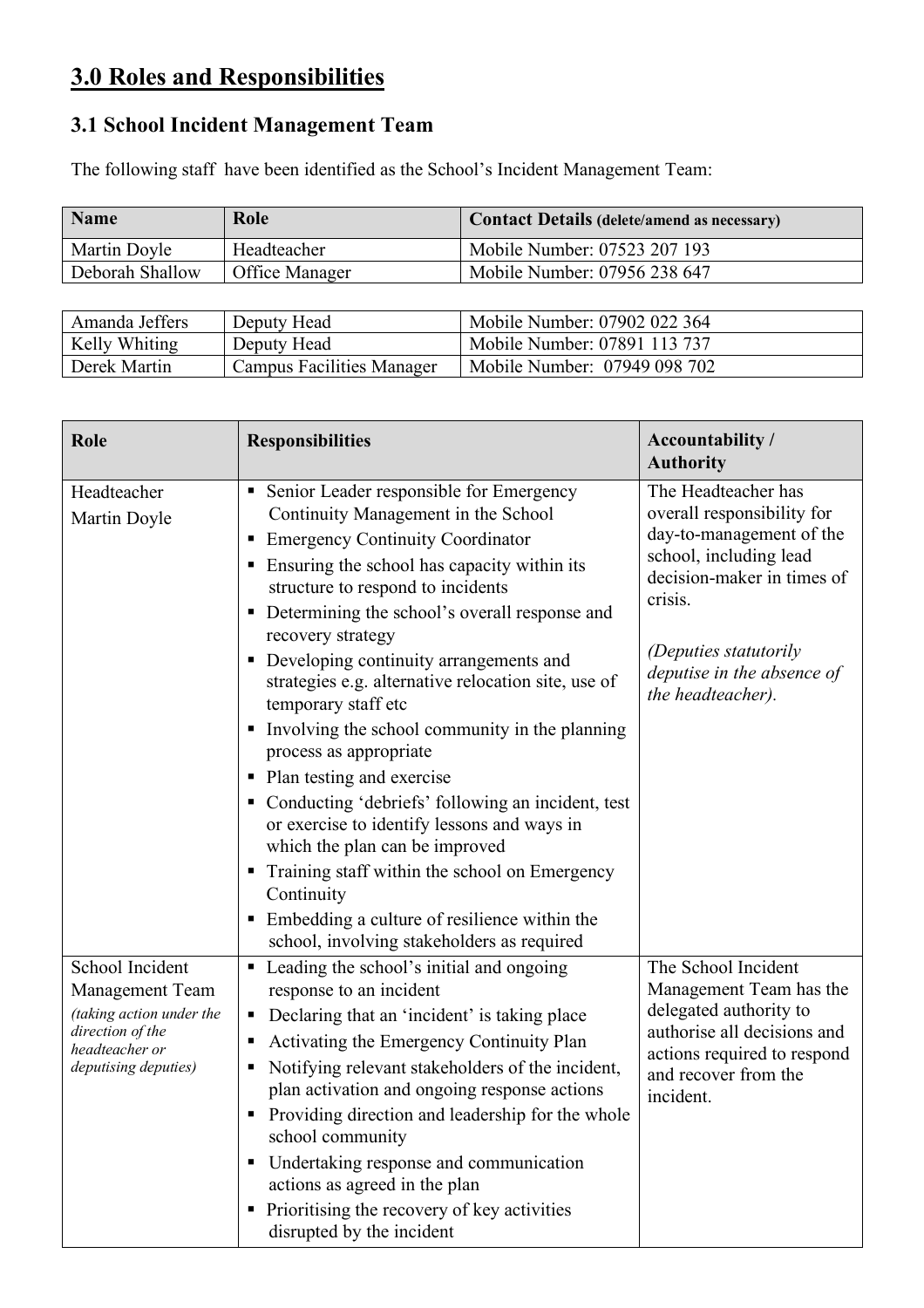| Managing resource deployment          |  |
|---------------------------------------|--|
| Welfare of students                   |  |
| • Staff welfare and employment issues |  |

### **3.2 Additional Response and Recovery Roles**

Depending on the circumstances of the incident, it may be necessary to activate one or all of the roles described below.

| Role                                | <b>Responsibilities</b>                                                                                                                                                                                                                                                                                                                                                                       | <b>Accountability / Authority</b>                                                                                                                                                                                                             |
|-------------------------------------|-----------------------------------------------------------------------------------------------------------------------------------------------------------------------------------------------------------------------------------------------------------------------------------------------------------------------------------------------------------------------------------------------|-----------------------------------------------------------------------------------------------------------------------------------------------------------------------------------------------------------------------------------------------|
| Incident Loggist<br>(record keeper) | • Ensuring that all key decisions and<br>actions taken in relation to the incident<br>are recorded accurately.                                                                                                                                                                                                                                                                                | Reporting directly to the<br>headteacher or School Incident<br>Management Team.                                                                                                                                                               |
| Media Manager                       | • Collating information about the incident<br>for dissemination in Press Statements<br>Liaison with LBH Press Office to inform<br>media strategy                                                                                                                                                                                                                                              | The Media Co-ordinator should<br>assist with providing<br>information to the Press Office<br>but should not undertake direct<br>contact with Media.                                                                                           |
| Stakeholder Liaison                 | Co-ordinating communication with key<br>stakeholders as necessary. This includes<br>(but does not cover all):<br>Governors<br>$\circ$<br>Parents/carers<br>O<br><b>Key LBH Services</b><br>O<br><b>School Crossing Patrol</b><br>$\circ$<br><b>School Transport Providers</b><br>$\circ$<br>External agencies e.g. Emergency<br>$\circ$<br>Services, Health and Safety<br>Executive (HSE) etc | All communications activities<br>should be agreed by the School<br>Incident Management Team.<br>Information sharing should be<br>approved by the headteacher (or<br>School Incident Management<br>Team if the headteacher is<br>unavailable). |
| <b>Campus Facilities</b><br>Manager | • Undertaking duties as necessary to ensure<br>site security and safety in an incident<br>Liaison with the School Incident<br>Management to advise on any issues<br>relating to the school physical<br>infrastructure<br>• Lead point of contact for any contractors<br>who may be involved in incident response                                                                              | Reporting directly to the<br>headteacher or School Incident<br>Management Team.                                                                                                                                                               |
| <b>ICT</b> Coordinator              | <b>Ensuring the resilience of the School's</b><br><b>ICT</b> infrastructure<br>• Liaison with LBH ICT support or<br>external providers (if applicable)<br>■ Work with the Emergency Continuity<br>Coordinator to develop proportionate risk<br>responses                                                                                                                                      | ICT Coordinator reports directly<br>to the Emergency Continuity<br>Coordinator for plan<br>development issues.<br>In response to an incident,<br>reporting to the School Incident<br>Management Team.                                         |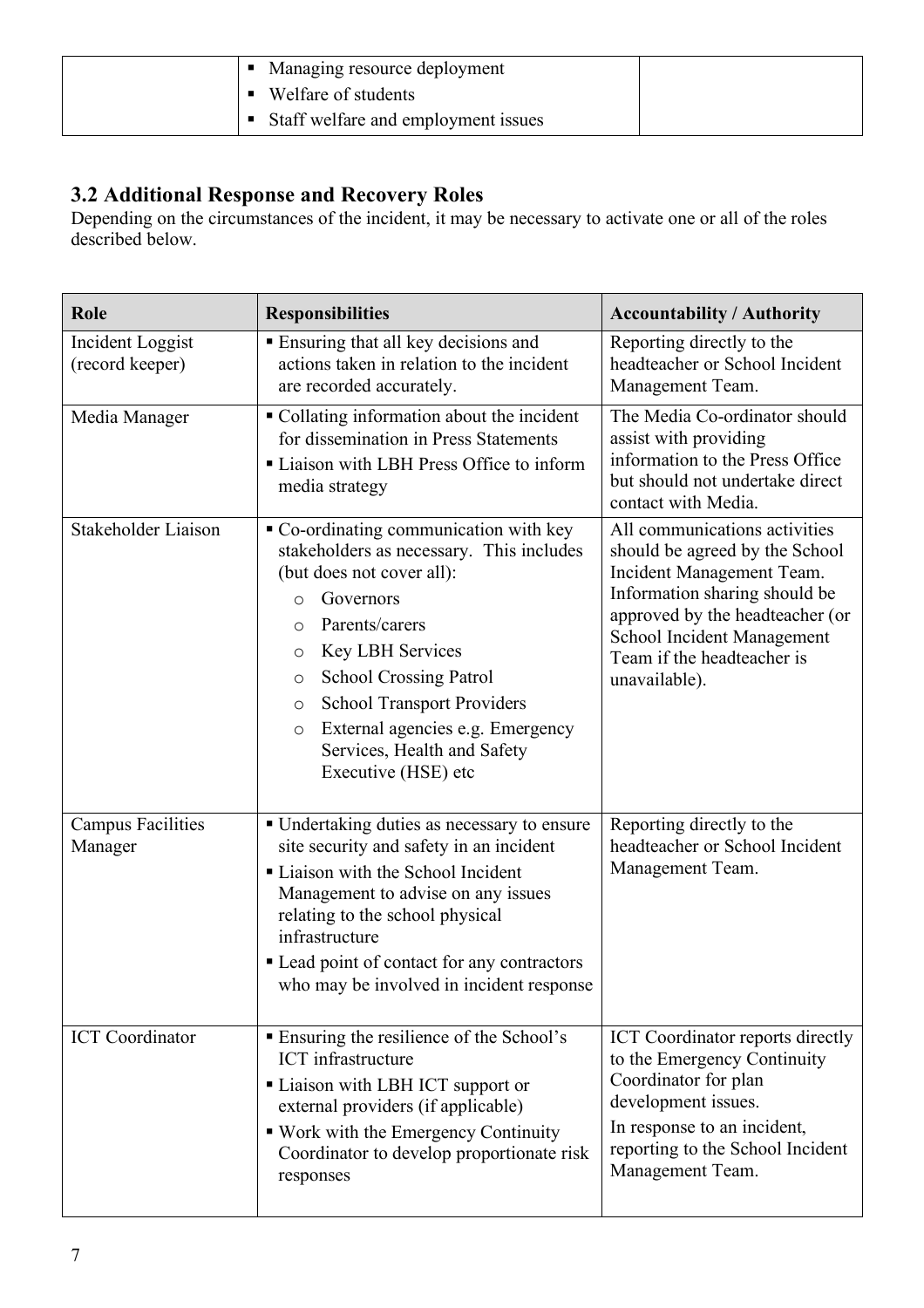#### **The following school staff have been identified as those who may be able to undertake additional roles in response to an incident:**

| <b>Name</b> | Role                                                       | <b>Contact Details</b>       |
|-------------|------------------------------------------------------------|------------------------------|
| Jo Ferry    | Team Spirit After-School and Holiday<br>Clubs Coordinator. | Mobile Number: 07950 930 708 |

### **3.3 The Role of Governors**

| Role               | <b>Responsibilities</b>                                                                                                                                                                                                                                                                                                                                                                                                                                                                                                                                          | <b>Accountability / Authority</b>                                                                                                                                              |
|--------------------|------------------------------------------------------------------------------------------------------------------------------------------------------------------------------------------------------------------------------------------------------------------------------------------------------------------------------------------------------------------------------------------------------------------------------------------------------------------------------------------------------------------------------------------------------------------|--------------------------------------------------------------------------------------------------------------------------------------------------------------------------------|
| Board of Governors | ■ Working in partnership with the<br>Headteacher to provide strategic direction<br>in planning for and responding to<br>disruptive incidents<br>• Undertaking actions as required to<br>support the school's response to a<br>disruptive incident and subsequent<br>recovery<br>• Acting as a 'critical friend' to ensure that<br>the Emergency Continuity Plan is fit-for-<br>purpose and continuity arrangements are<br>robust and reliable<br>• Monitoring and evaluating overall<br>performance in developing school<br>resilience and reporting to Parents. | Liaison with the Headteacher or<br>School Incident Management<br>Team in response to a crisis.<br>Reporting progress in<br>developing Emergency<br>Continuity Plans to parents |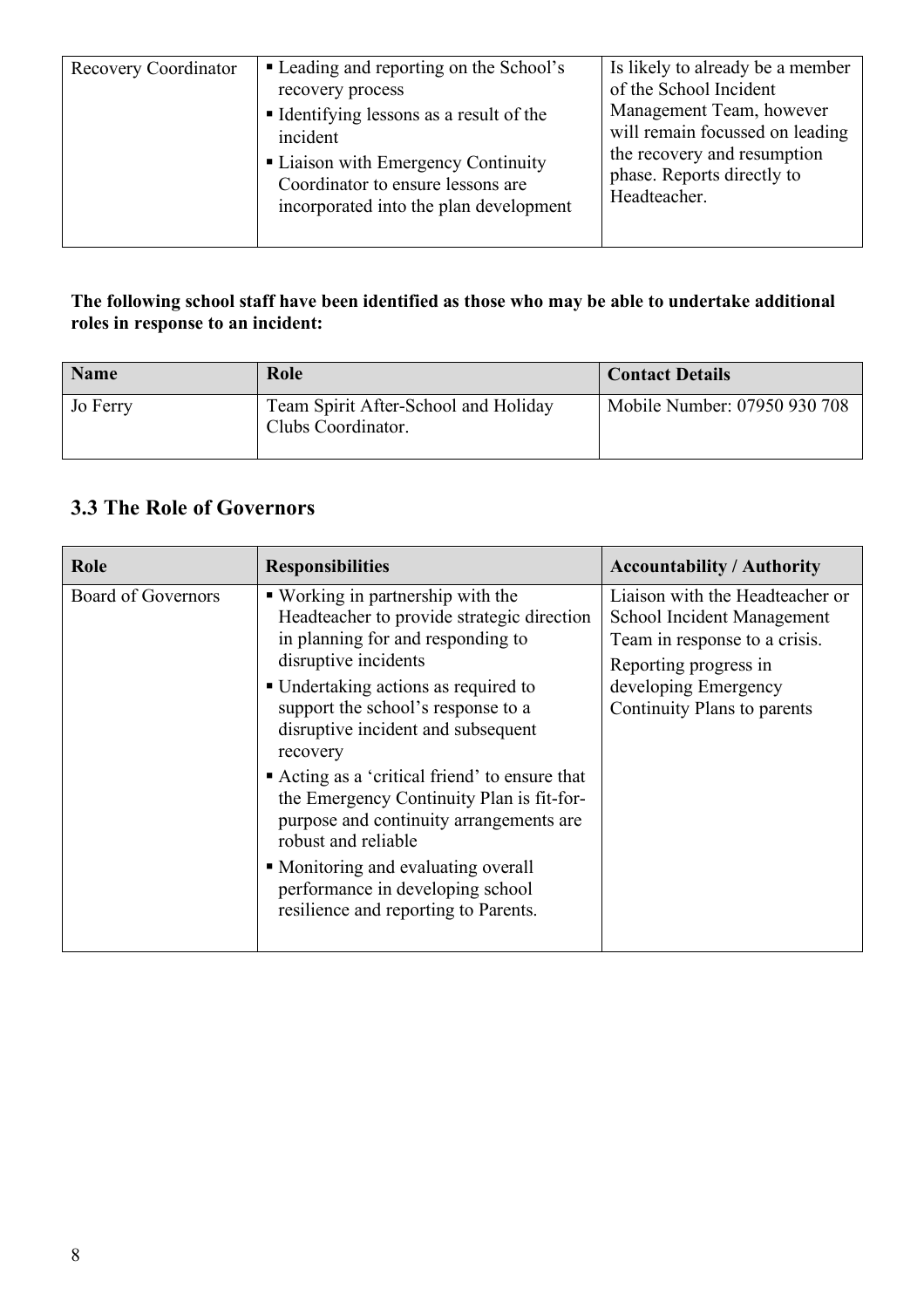Turn immediately to Section 5.0 for pre-planned incidents or slowly developing scenarios that are not 'no notice' emergencies but have the potential to disrupt School activities e.g. computer virus, flu pandemics, a pre - planned strike, forecast for heavy snow or a power outage etc

### **4.1 Purpose of the Incident Management Phase**

The purpose and priorities for this phase are to:

- Protect the safety and welfare of students, staff, visitors and the wider community
- Protect vital assets e.g. equipment, data, reputation
- Ensure urgent and necessary communication takes place
- Support the Emergency Continuity phase
- Support the Recovery and Resumption phase

#### **4.2 Incident Management Actions**

|    | <b>ACTION</b>                                                                                                                                                                                                                                                                                                                                                                                                                                  | <b>FUTHER INFO/DETAILS</b>                                                                                                                                                                                                  | <b>ACTIONED?</b><br>(tick/cross as<br><i><b>appropriate</b></i> |
|----|------------------------------------------------------------------------------------------------------------------------------------------------------------------------------------------------------------------------------------------------------------------------------------------------------------------------------------------------------------------------------------------------------------------------------------------------|-----------------------------------------------------------------------------------------------------------------------------------------------------------------------------------------------------------------------------|-----------------------------------------------------------------|
| 1. | Make a <i>quick</i> initial assessment:<br>Survey the scene<br>Assess (i.e. scale/severity, duration $\&$<br>п<br>impact)<br>Disseminate information (to others)<br>п                                                                                                                                                                                                                                                                          | Gather and share information to<br>facilitate decision-making and enhance<br>the response<br>A full impact assessment form can be<br>found in Appendix A                                                                    |                                                                 |
| 2. | Call the Emergency Services<br>(as appropriate)                                                                                                                                                                                                                                                                                                                                                                                                | <b>TEL: 999</b><br>Provide as much information about the<br>incident as possible                                                                                                                                            |                                                                 |
| 3. | • Evacuate the school building, if<br>necessary.<br>• Consider whether it may be safer or<br>better for the welfare of students to stay<br>within the school premises and<br>congregate at a relative place of safety<br>indoors.<br>If there is time and it is safe to do so,<br>consider the recovery of vital<br>assets/equipment to enable delivery of<br>critical school activities<br>Notify relevant stakeholders of site<br>evacuation | Use normal fire evacuation<br>п<br>procedures for the School<br>If the decision is to stay within the<br>п<br>school, ensure the assembly point is<br>safe and take advice from<br><b>Emergency Services as appropriate</b> |                                                                 |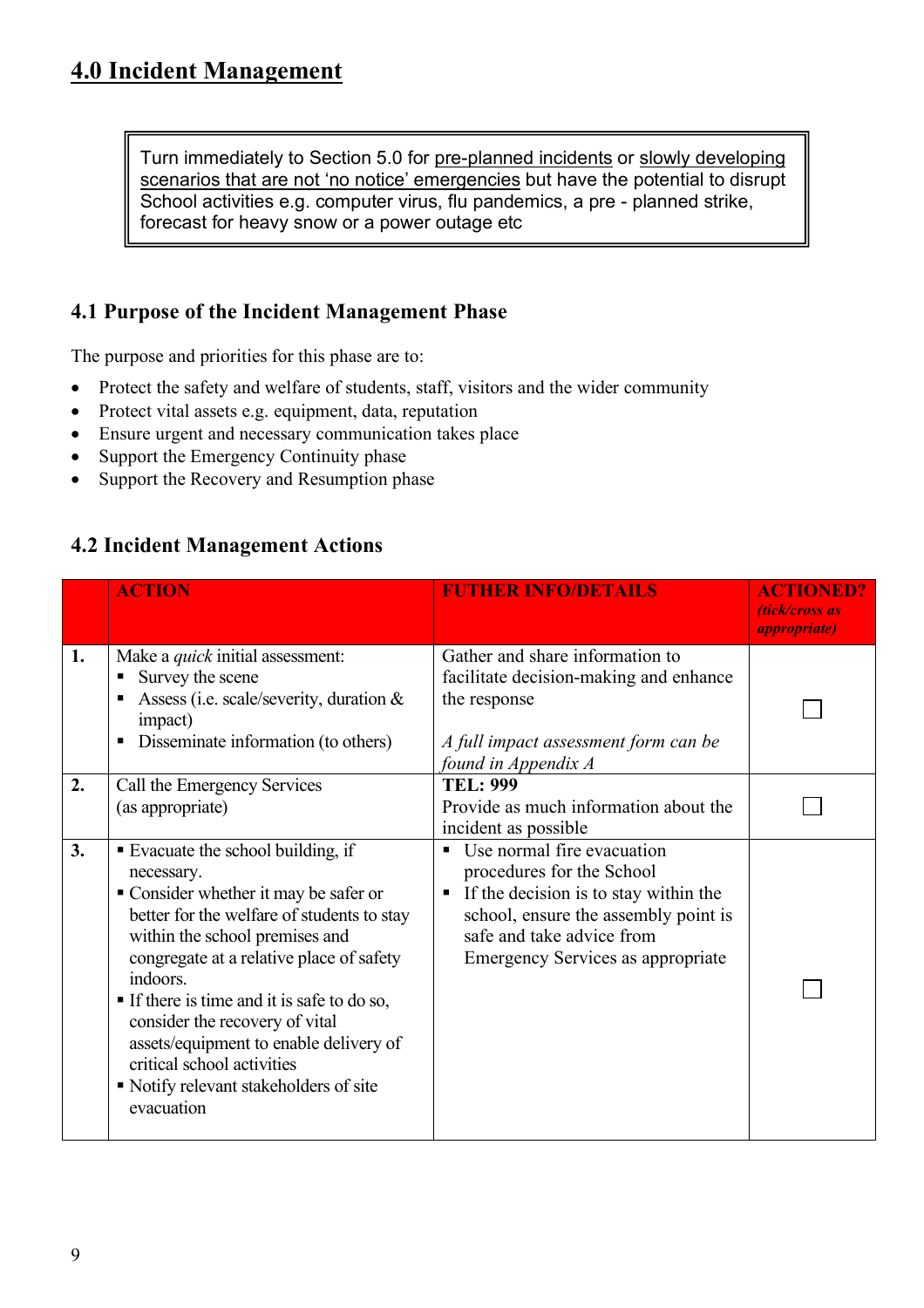|     | <b>ACTION</b>                                                                                                                                                                                                      | <b>FUTHER INFO/DETAILS</b>                                                                                                                                                                    | <b>ACTIONED?</b><br>(tick/cross as<br><i>appropriate</i> ) |
|-----|--------------------------------------------------------------------------------------------------------------------------------------------------------------------------------------------------------------------|-----------------------------------------------------------------------------------------------------------------------------------------------------------------------------------------------|------------------------------------------------------------|
| 4.  | Ensure all students, staff and any school<br>visitors report to the identified Assembly<br>Point.                                                                                                                  | The normal Assembly point for the<br>school is: rear pathway outside<br>Woodside Sports Hall.<br>The alternative Assembly Point for<br>the school is: Rugby field adjacent to<br>Sports Hall. |                                                            |
| 5.  | Check that all students, staff, contractors<br>and any visitors have been evacuated from<br>the building and are present.<br>Consider the safety of all students, staff,<br>contractors and Visitors as a priority | Student attendance registers and<br>visitor/contractor signing in book (as<br>per Fire procedures)                                                                                            |                                                            |
| 6.  | Ensure appropriate access to site for<br><b>Emergency Service vehicles</b>                                                                                                                                         | Ensure any required actions are safe by<br>undertaking a dynamic risk assessment                                                                                                              |                                                            |
| 7.  | Establish a contact point for all supporting<br>personnel                                                                                                                                                          | Consider the availability of staff and<br>who may be best placed to<br>communicate information                                                                                                |                                                            |
| 8.  | Identify School Incident Management<br>Team to undertake specific emergency<br>response roles                                                                                                                      | Information on roles and<br>responsibilities can be found in Section<br>3.0                                                                                                                   |                                                            |
| 9.  | Ensure a log of key decisions and actions<br>is started and maintained throughout the<br>incident                                                                                                                  | The Log template can be found in<br>Appendix A                                                                                                                                                |                                                            |
| 10. | Where appropriate, record names and<br>details of any staff, contractors or<br>visitors who may have been injured or<br>affected by the incident as part of your<br>incident record keeping                        | This information should be held<br>securely as it may be required by<br>Emergency Services or other agencies<br>either during or following the incident                                       |                                                            |
| 11. | Take further steps to assess the impact<br>٠<br>of the incident<br>Agree response / next steps<br>п                                                                                                                | Continue to record key decisions and<br>actions in the incident log<br>The impact assessment form can be<br>found in Appendix B.                                                              |                                                            |
| 12. | Log details of all items lost by students,<br>staff, visitors etc as a result of the<br>incident, if appropriate                                                                                                   | A form for recording this information is<br>in Appendix $C$                                                                                                                                   |                                                            |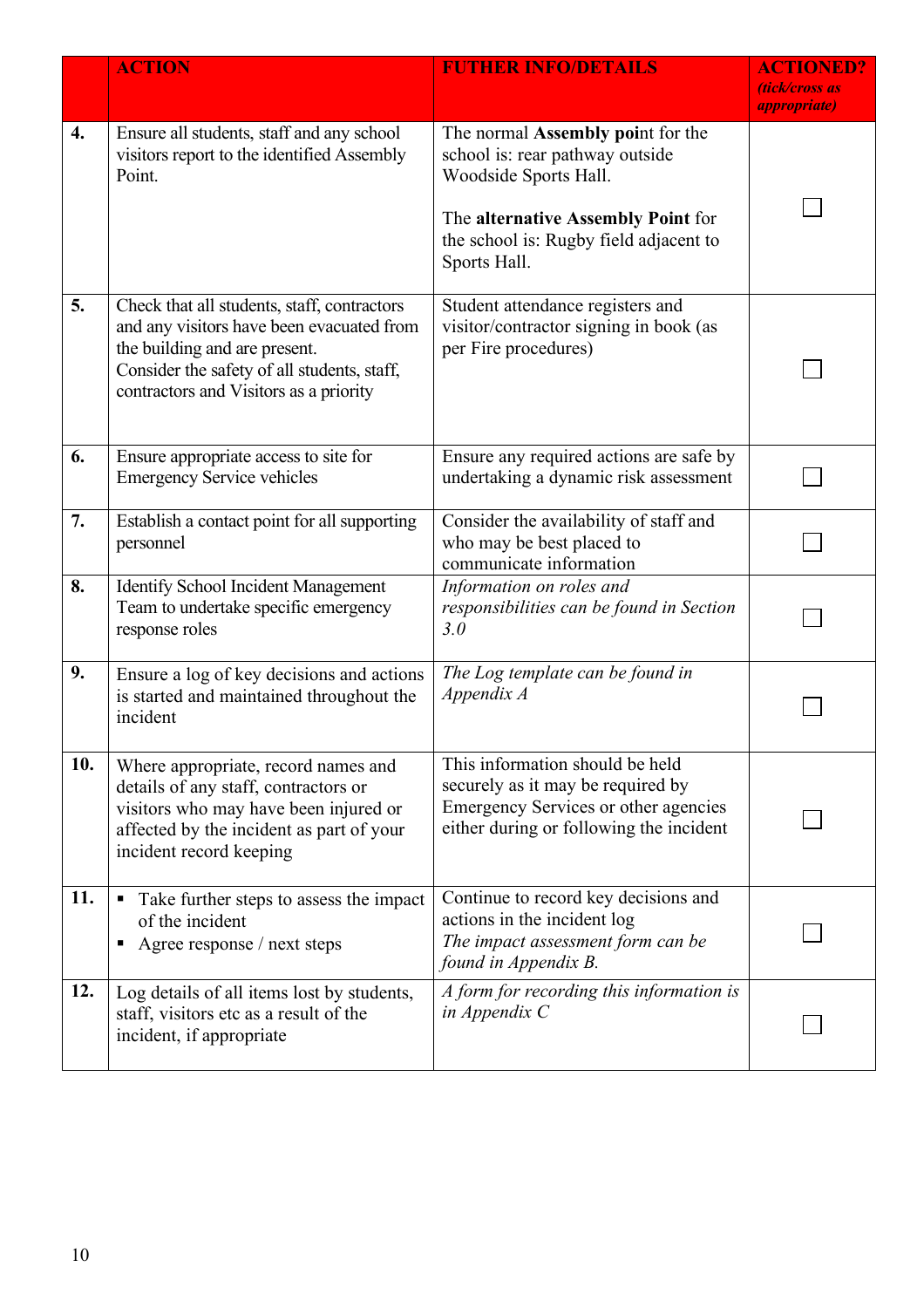|     | <b>ACTION</b>                                                                                                                                                                                               | <b>FUTHER INFO/DETAILS</b>                                                                                                                                                                                                                                                                                                                                                                                                                                                                                                               | <b>ACTIONED?</b><br>(tick/cross as<br><i>appropriate</i> ) |
|-----|-------------------------------------------------------------------------------------------------------------------------------------------------------------------------------------------------------------|------------------------------------------------------------------------------------------------------------------------------------------------------------------------------------------------------------------------------------------------------------------------------------------------------------------------------------------------------------------------------------------------------------------------------------------------------------------------------------------------------------------------------------------|------------------------------------------------------------|
| 13. | Consider the involvement of other teams,<br>services or organisations who may be<br>required to support the management of<br>the incident in terms of providing<br>additional resource, advice and guidance | Depending on the incident, the<br>following Teams in LBH Children and<br>Young People's Services may be<br>approached to assist with incident<br>management:<br>• Planning and Accommodation<br><b>Support Service</b><br>Social Services Disabled Children's<br>Team                                                                                                                                                                                                                                                                    |                                                            |
| 14. | If appropriate, arrange contact with the<br>LBH press office                                                                                                                                                | Establish a media area if necessary.                                                                                                                                                                                                                                                                                                                                                                                                                                                                                                     |                                                            |
| 15. | Assess the key priorities for the<br>remainder of the working day and take<br>relevant action                                                                                                               | Consider actions to ensure the health,<br>safety and well-being of the school<br>community at all times.<br>Consider your Emergency continuity<br>strategies i.e. alternative ways of<br>working, re-location to your recovery<br>site etc to ensure the impact of the<br>disruption is minimised.<br><b>Emergency Continuity Strategies are</b><br>documented in Section 5.3<br>Consider the school's legal duty to<br>provide free school meals and how this<br>will be facilitated, even in the event of<br>emergency school closure. |                                                            |
| 16. | Ensure staff are kept informed about what<br>is required of them                                                                                                                                            | Consider:<br>what actions are required<br>п<br>where staff will be located<br>٠<br>Notifying Staff who are not<br>currently in work with details of the<br>incident and actions undertaken in<br>response                                                                                                                                                                                                                                                                                                                                |                                                            |
| 17. | Ensure students are kept informed as<br>appropriate to the circumstances of the<br>incident                                                                                                                 | Consider communication strategies and<br>additional support for Students with<br>special needs. Consider the notification<br>of Students not currently in School (e.g.<br>using text message, via web site/e mail)                                                                                                                                                                                                                                                                                                                       |                                                            |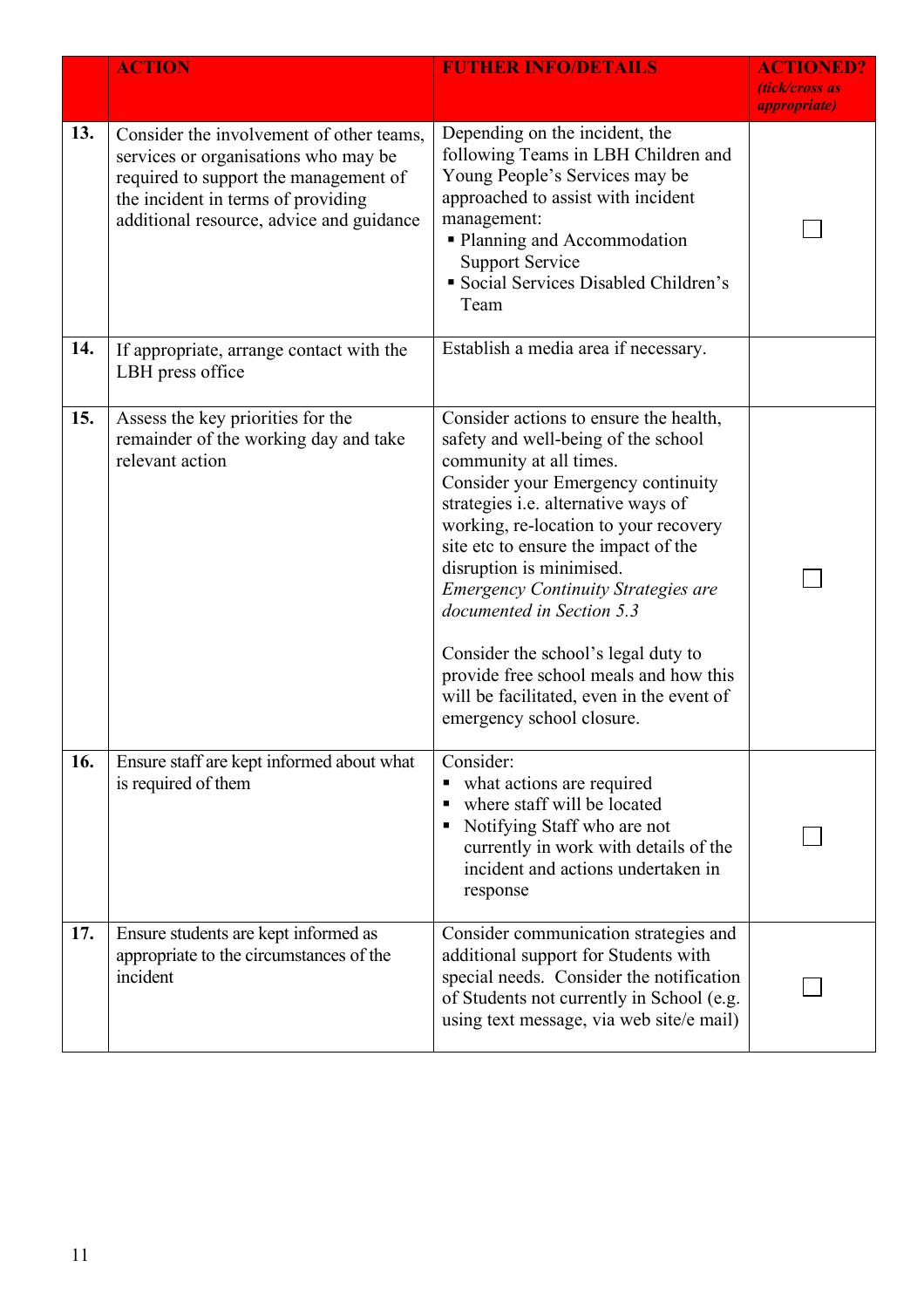|     | <b>ACTION</b>                                                                                                                                                                                                                                                                                                                                                                                                                                                                                   | <b>FUTHER INFO/DETAILS</b>                                                                                                                                                                                                | <b>ACTIONED?</b><br>(tick/cross as<br><i>appropriate</i> ) |
|-----|-------------------------------------------------------------------------------------------------------------------------------------------------------------------------------------------------------------------------------------------------------------------------------------------------------------------------------------------------------------------------------------------------------------------------------------------------------------------------------------------------|---------------------------------------------------------------------------------------------------------------------------------------------------------------------------------------------------------------------------|------------------------------------------------------------|
| 18. | Agree arrangements for parents<br>Ensure parents are kept informed as<br>appropriate to the circumstances of the<br>collecting Students at an appropriate<br>incident.<br>time<br>Parents of those immediately affected by<br>Consider how emergency<br>the incident will require additional<br>communication needs will be<br>considerations to ensure information is<br>established e.g. phone lines, answer<br>accurate and up-to-date.<br>machine message, website update, text<br>messages |                                                                                                                                                                                                                           |                                                            |
| 19. | Ensure Governors are kept informed as<br>appropriate to the circumstances of the<br>incident                                                                                                                                                                                                                                                                                                                                                                                                    | Communication by mobile phone/web<br>site/e mail                                                                                                                                                                          |                                                            |
| 20. | Consider the wider notification process and<br>the key messages to communicate                                                                                                                                                                                                                                                                                                                                                                                                                  | Local radio stations may be useful in<br>broadcasting key messages                                                                                                                                                        |                                                            |
| 21. | Communicate the interim arrangements for<br>delivery of critical school activities                                                                                                                                                                                                                                                                                                                                                                                                              | Ensure all stakeholders are kept<br>informed of contingency arrangements<br>as appropriate, including any<br>contractors, suppliers or external<br>services as well as all staff not in<br>school. Text message/web site. |                                                            |
| 22. | Log all expenditure incurred as a result of<br>the incident                                                                                                                                                                                                                                                                                                                                                                                                                                     | Record all costs incurred as a result of<br>responding to the incident<br>The Financial Expenditure Log can be<br>found in Appendix D                                                                                     |                                                            |
| 23. | Seek specific advice/ inform your<br>Insurance Company as appropriate                                                                                                                                                                                                                                                                                                                                                                                                                           | Insurance currently in place with LBH -<br>Policy details can be found at Appendix<br>K                                                                                                                                   |                                                            |
| 24. | Ensure recording process in place for<br>staff/students leaving the site                                                                                                                                                                                                                                                                                                                                                                                                                        | Ensure the safety of staff and Students<br>before they leave site and identify<br>suitable support and risk control<br>measures as required                                                                               |                                                            |

## **5.0 Emergency Continuity**

### **5.1 Purpose of the Emergency Continuity Phase**

The purpose of the Emergency continuity phase of our response is to ensure that critical activities are resumed as quickly as possible and/or continue to be delivered during the disruption.

This may involve activation of one or more of your Emergency continuity strategies to enable alternative ways of working.

During an incident it is unlikely that we will have all of our resources available to - it is therefore likely that some 'non-critical' activities may need to be suspended at this time.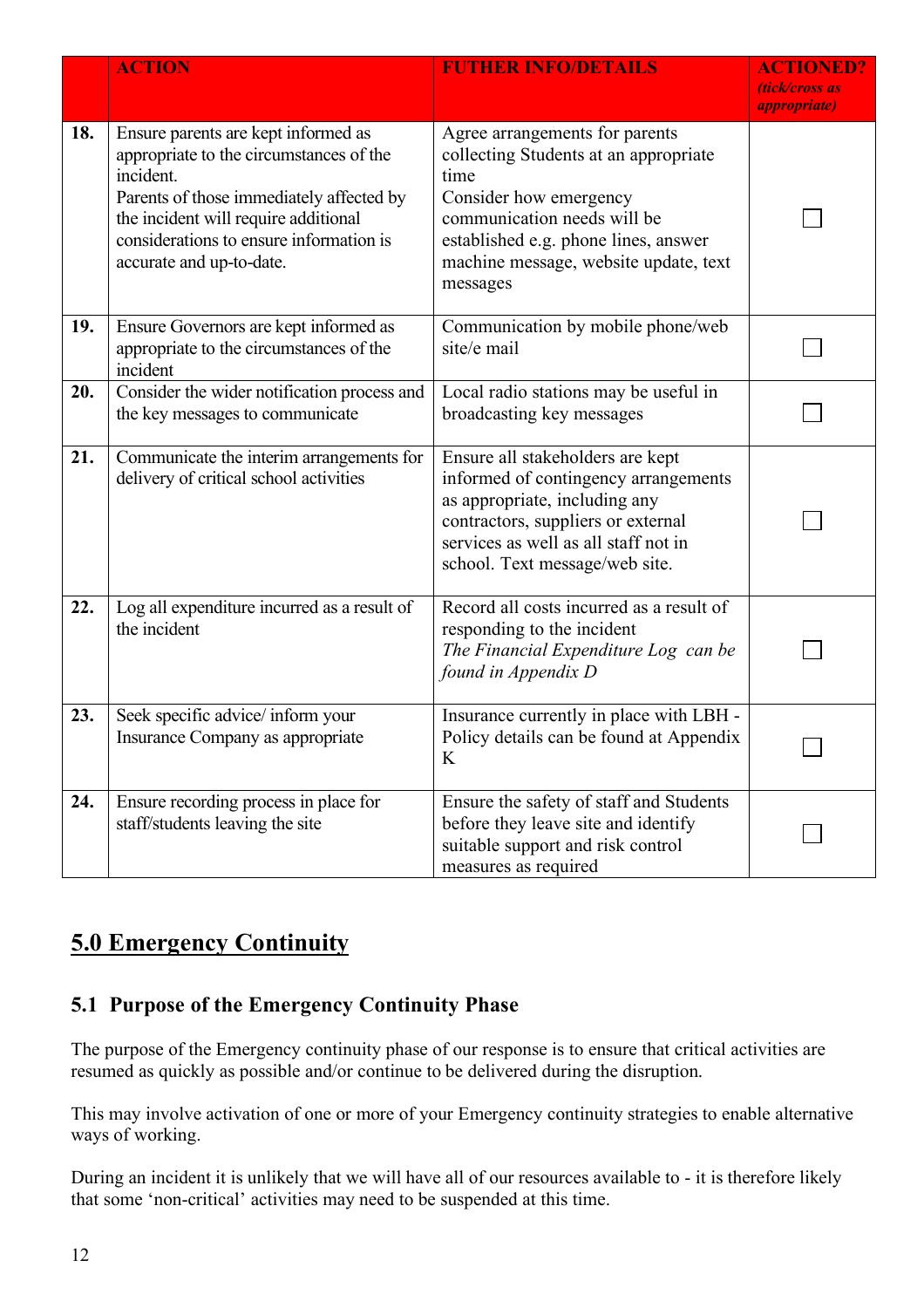*Key school data is automatically backed-up in LGFL's cloud. LGFL Atomwide- tel 020 8555 555*

## **5.2 Emergency Continuity Actions**

|    | <b>ACTION</b>                                                                                                                               | <b>FUTHER INFO/DETAILS</b>                                                                                                                                                                                                                                                                                                                                                                                                                                                                                                                                                                                                                                                                                                                    | <b>ACTIONED?</b><br>(tick/cross as<br><i>appropriate</i> ) |
|----|---------------------------------------------------------------------------------------------------------------------------------------------|-----------------------------------------------------------------------------------------------------------------------------------------------------------------------------------------------------------------------------------------------------------------------------------------------------------------------------------------------------------------------------------------------------------------------------------------------------------------------------------------------------------------------------------------------------------------------------------------------------------------------------------------------------------------------------------------------------------------------------------------------|------------------------------------------------------------|
| 1. | Identify any other stakeholders<br>required to be involved in the<br><b>Emergency Continuity response</b>                                   | Depending on the incident, you may need<br>additional/specific input in order to drive the<br>recovery of critical activities, this may require<br>the involvement of external partners                                                                                                                                                                                                                                                                                                                                                                                                                                                                                                                                                       |                                                            |
| 2. | Evaluate the impact of the incident                                                                                                         | Take time to understand the impact of the<br>incident on 'Emergency as usual' School<br>activities by communicating with key<br>stakeholders to gather information.<br>Consider the following questions:<br>• Which School activities are disrupted?<br>• What is the impact over time if these activities<br>do not continue?<br>■ Would the impact be:<br>Manageable? $\square$<br>$\circ$<br>Disruptive? $\square$<br>$\circ$<br>Critical? $\Box$<br>$\circ$<br>Disastrous? $\square$<br>$\Omega$<br>• What are current staffing levels?<br>• Are there any key milestones or critical<br>activity deadlines approaching?<br>• What are your recovery time objectives?<br>• What resources are required to recover critical<br>activities? |                                                            |
| 3. | Plan how critical activities will be<br>maintained, utilising pre-identified<br>or new Emergency continuity<br>strategies (See Section 5.3) | Consider:<br>Immediate priorities<br>Communication strategies<br>Deployment of resources<br>Finance<br>Monitoring the situation<br>Reporting<br>Stakeholder engagement<br>Produce an action plan for this phase of<br>response.                                                                                                                                                                                                                                                                                                                                                                                                                                                                                                               |                                                            |
| 4. | Log all decisions and actions,<br>including what you decide <b>not</b> to<br>do and include your decision<br>making rationale               | Use the Decision and Action Log to do this.<br>The log template can be found in Appendix A                                                                                                                                                                                                                                                                                                                                                                                                                                                                                                                                                                                                                                                    |                                                            |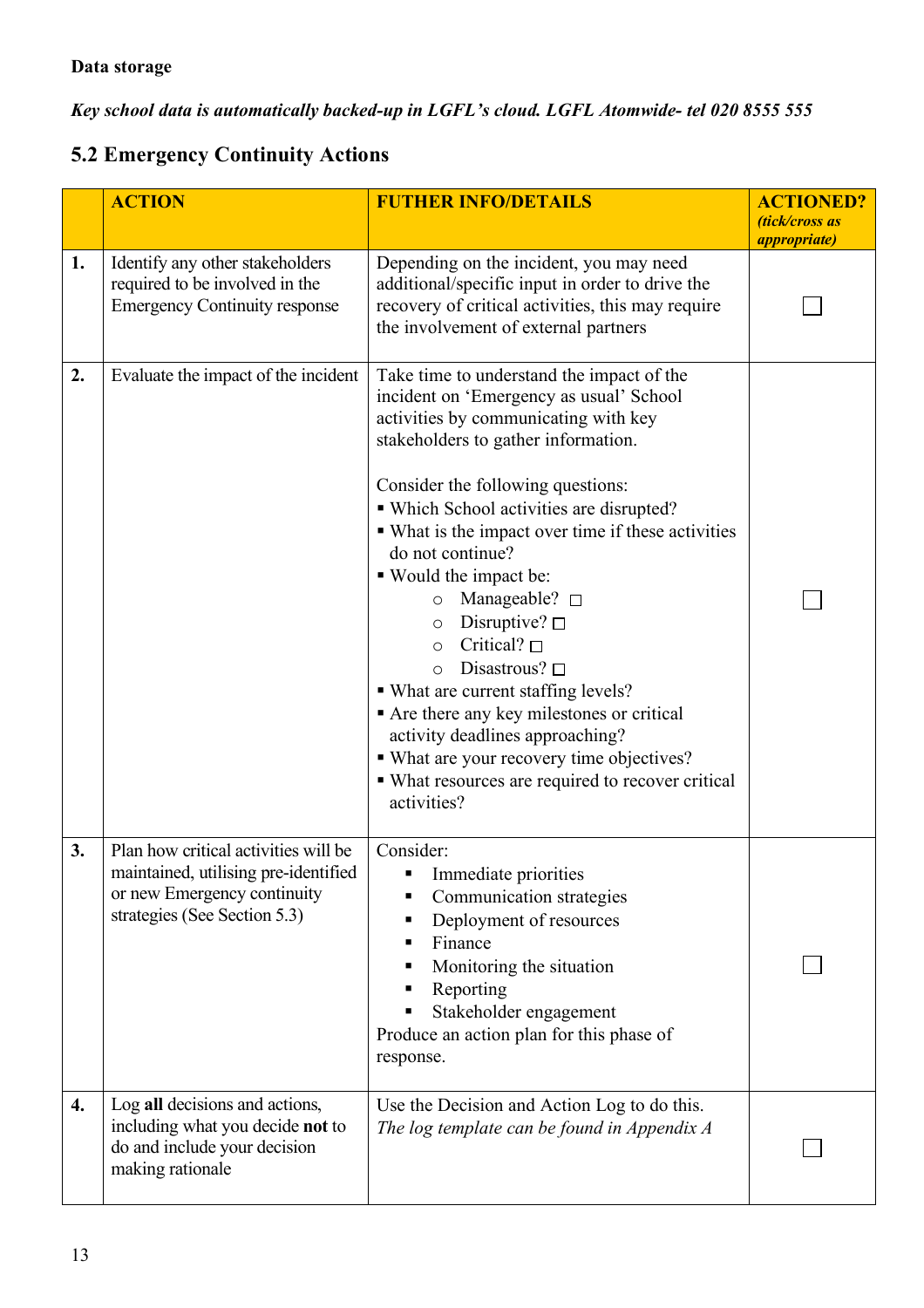|    | <b>ACTION</b>                                                              | <b>FUTHER INFO/DETAILS</b>                                                                                                                                                                                       | <b>ACTIONED?</b><br>(tick/cross as<br><i>appropriate</i> ) |
|----|----------------------------------------------------------------------------|------------------------------------------------------------------------------------------------------------------------------------------------------------------------------------------------------------------|------------------------------------------------------------|
| 5. | Log all financial expenditure<br>incurred                                  | The Financial Expenditure Log can be found in<br>Appendix D                                                                                                                                                      |                                                            |
| 6. | Allocate specific roles as<br>necessary                                    | Roles allocated will depend on the nature of the<br>incident and availability of staff                                                                                                                           |                                                            |
| 7. | Secure resources to enable critical<br>activities to continue/be recovered | Consider requirements such as staffing,<br>premises, equipment, ICT, welfare issues etc                                                                                                                          |                                                            |
| 8. | Deliver appropriate<br>communication actions as<br>required                | Ensure methods of communication and key<br>messages are developed as appropriate to the<br>needs of your key stakeholders e.g. Staff,<br>Parents, Governors, Suppliers, LBH, central<br>Government Agencies etc. |                                                            |

# **5.3 Emergency Continuity Strategies**

|                    | <b>Arrangements to manage a loss or shortage of Staff or skills</b>                                                                                                                                                                                                                                                                                                                                                                                                                                    | <b>Further Information</b><br>(e.g. Key contacts, details of<br>arrangements, checklists) |
|--------------------|--------------------------------------------------------------------------------------------------------------------------------------------------------------------------------------------------------------------------------------------------------------------------------------------------------------------------------------------------------------------------------------------------------------------------------------------------------------------------------------------------------|-------------------------------------------------------------------------------------------|
| 1.                 | Use of temporary staff e.g. Supply Teachers, Office Staff etc                                                                                                                                                                                                                                                                                                                                                                                                                                          | Leadership Team<br>Martin Doyle/Kelly Whiting/<br>Amanda Jeffers                          |
| 2.                 | Multi-skilling and cross-training to ensure staff are capable of<br>undertaking different roles and responsibilities, this may<br>involve identifying deputies, job shadowing, succession<br>planning and handover periods for planned (already known)<br>staff absence e.g. maternity leave                                                                                                                                                                                                           | <b>CPD</b>                                                                                |
| 3.                 | Using different ways of working to allow for reduced<br>workforce, this may include:<br>Larger class sizes (subject to adult and child ratios)<br>$\bullet$<br>Use of Teaching Assistants, Student Teachers, Learning<br>$\bullet$<br>Mentors etc<br>Virtual Learning Environment opportunities<br>$\bullet$<br>Pre-prepared educational materials that allow for<br>$\bullet$<br>independent learning<br>Team activities and sports to accommodate larger numbers<br>$\bullet$<br>of Students at once | Leadership Team<br>Martin Doyle/Kelly Whiting/<br>Amanda Jeffers                          |
| $\boldsymbol{4}$ . | Suspending 'non critical' activities and focusing on your<br>priorities                                                                                                                                                                                                                                                                                                                                                                                                                                | Leadership Team<br>Martin Doyle/Kelly Whiting/<br>Amanda Jeffers                          |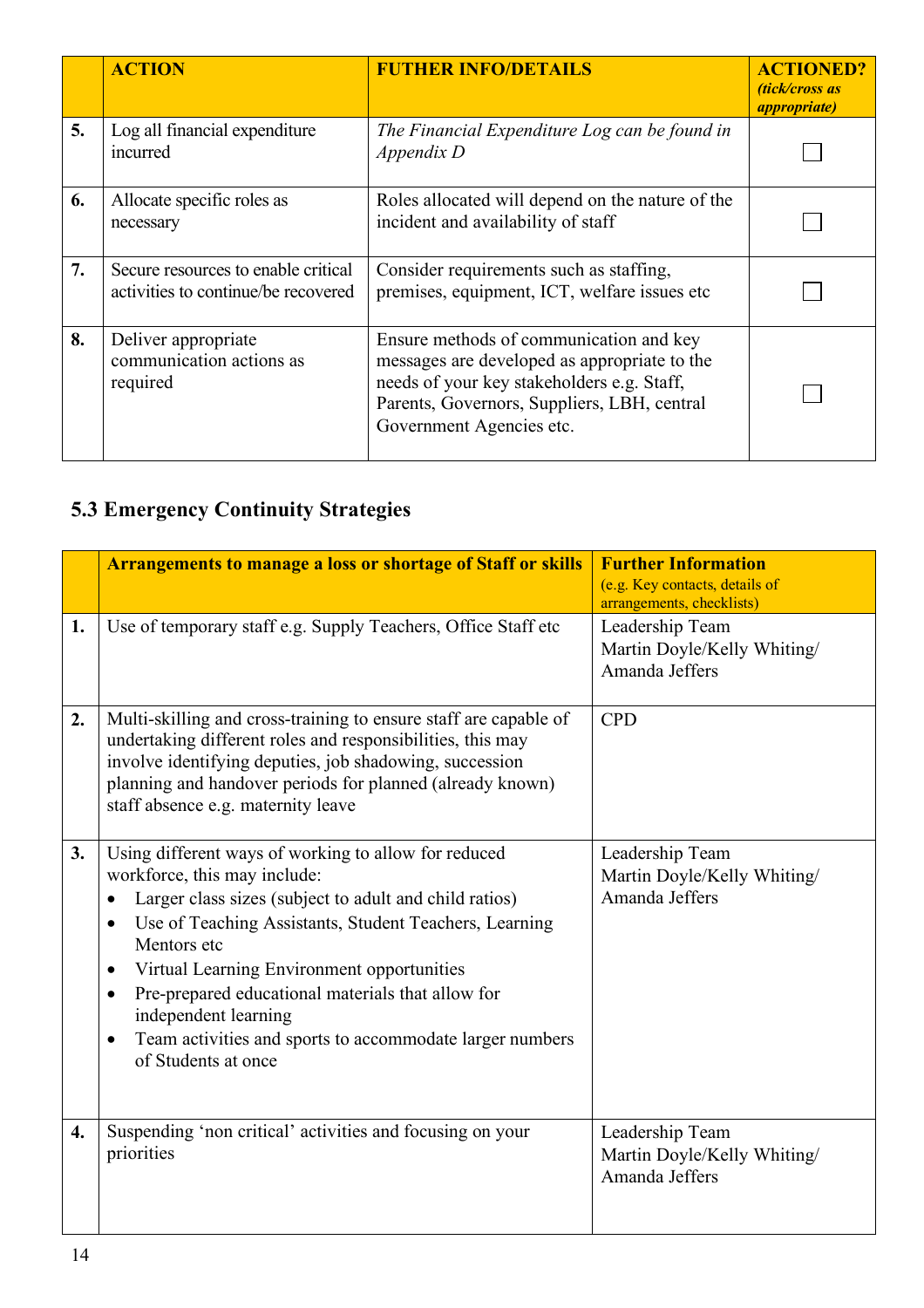|    | Using mutual support agreements with other schools                                                                                                           | Leadership Team<br>Martin Doyle/Kelly Whiting/<br>Amanda Jeffers |
|----|--------------------------------------------------------------------------------------------------------------------------------------------------------------|------------------------------------------------------------------|
| 6. | Ensuring staff management issues are considered <i>i.e.</i> managing<br>attendance policies, job description flexibility and contractual<br>requirements etc | Leadership Team<br>Martin Doyle/Kelly Whiting/<br>Amanda Jeffers |

|    | <b>Arrangements to manage denial of access to your premises</b><br>or loss of utilities                                           | <b>Further Information</b><br>(e.g. Key contacts, details of<br>arrangements, checklists) |
|----|-----------------------------------------------------------------------------------------------------------------------------------|-------------------------------------------------------------------------------------------|
| 1. | Using mutual support agreements with other schools                                                                                | Leadership Team                                                                           |
| 2. | Pre-agreed arrangements with other premises in the community<br>i.e. Libraries, Leisure Centres, Colleges, University premises    | Senior Management Team                                                                    |
| 3. | Virtual Learning Environment opportunities                                                                                        | Senior Management Team                                                                    |
| 4. | Localising the incident e.g. isolating the problem and utilising<br>different sites or areas within the School premises portfolio | Leadership Team<br>Martin Doyle/Kelly Whiting/<br>Amanda Jeffers                          |
| 5. | Off-site activities e.g. swimming, physical activities, school<br>trips                                                           | Senior Management Team                                                                    |

|    | <b>Arrangements to manage loss of technology / telephony /</b><br>data / power | <b>Further Information</b><br>(e.g. Key contacts, details of<br>arrangements, checklists) |
|----|--------------------------------------------------------------------------------|-------------------------------------------------------------------------------------------|
| 1. | Cloud back-ups of key school data                                              | Atomwide LGFL – offsite cloud<br>back up: tel 020 8555 555.                               |
| 2. | Reverting to paper-based systems e.g. paper registers,<br>whiteboards etc      | Senior Management Team                                                                    |
| 3. | Flexible lesson plans                                                          | Senior Management Team                                                                    |
| 4. | Emergency generator e.g. Uninterruptible Power Supply (UPS)                    | Not currently available                                                                   |
| 5. | Emergency lighting                                                             | Subject to regular testing                                                                |

| <b>Arrangements to mitigate the loss of key suppliers, third</b><br>parties or partners | <b>Further Information</b><br>(e.g. Key contacts, details of<br>arrangements, checklists) |
|-----------------------------------------------------------------------------------------|-------------------------------------------------------------------------------------------|
| Pre-identified alternative suppliers                                                    | Many services procured via LBH<br>Plus gas, electric and water from<br>Woodside contract  |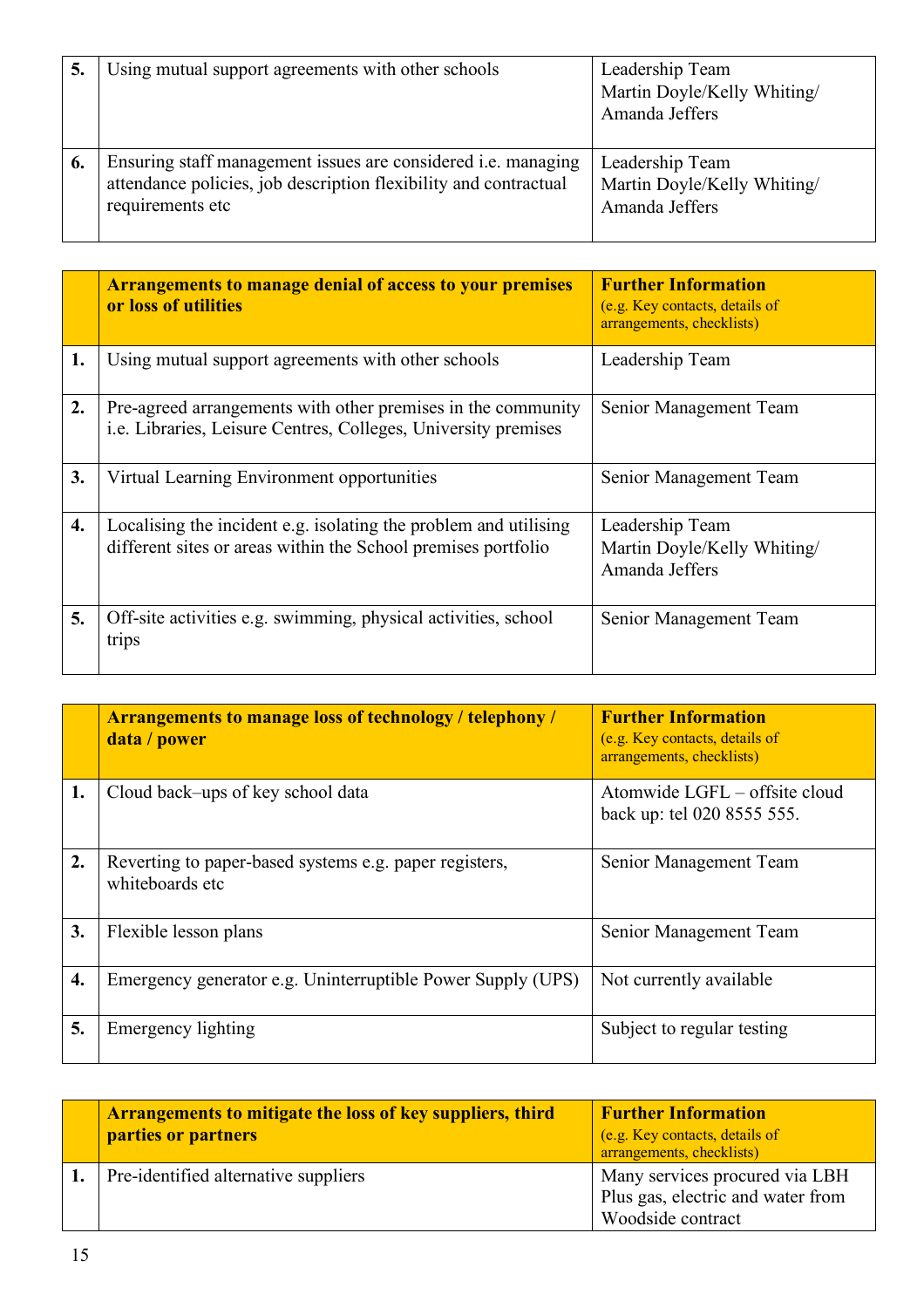| $\overline{2}$ . | Ensuring all external providers have Emergency continuity<br>plans in place as part of contract terms                                    | Leadership Team<br>Martin Doyle/Kelly Whiting/<br>Amanda Jeffers     |
|------------------|------------------------------------------------------------------------------------------------------------------------------------------|----------------------------------------------------------------------|
|                  |                                                                                                                                          |                                                                      |
| 3.               | Insurance cover                                                                                                                          | Provided via LBH                                                     |
|                  |                                                                                                                                          |                                                                      |
| 4.               | Using mutual support agreements with other schools                                                                                       | Links with Woodside High                                             |
| 5.               | Using alternative ways of working to mitigate the loss e.g.<br>suspending activities, adapting to the situation and working<br>around it | Remote working; delivery of work<br>via virtual learning environment |

## **6.0 Recovery and Resumption**

### **6.1 Purpose of the Recovery and Resumption Phase**

The purpose of the recovery and resumption phase is to resume 'Emergency as usual' working practises for the school as quickly as possible. Where the impact of the incident is prolonged, 'normal' operations may need to be delivered under new circumstances e.g. from a different location.

### **6.2 Recovery and Resumption Actions**

|                    | <b>ACTION</b>                                                                                                                                                                        | <b>FUTHER INFO/DETAILS</b>                                                                                                                                                                                                                                                                                                                                                                                                         | <b>ACTIONED?</b><br>(tick/cross as<br><i>appropriate</i> ) |
|--------------------|--------------------------------------------------------------------------------------------------------------------------------------------------------------------------------------|------------------------------------------------------------------------------------------------------------------------------------------------------------------------------------------------------------------------------------------------------------------------------------------------------------------------------------------------------------------------------------------------------------------------------------|------------------------------------------------------------|
| 1.                 | Agree and plan the actions<br>required to enable recovery and<br>resumption of normal working<br>practices                                                                           | Agreed actions will be detailed in an action plan<br>and set against timescales with responsibility for<br>completion clearly indicated.                                                                                                                                                                                                                                                                                           |                                                            |
| 2.                 | Respond to any ongoing and<br>long term support needs of staff<br>and students                                                                                                       | Depending on the nature of the incident, the<br>School Incident Management Team may need to<br>consider the use of Counselling Services                                                                                                                                                                                                                                                                                            |                                                            |
| 3.                 | Once recovery and resumption<br>actions are complete,<br>communicate the return to<br>'Emergency as usual'.                                                                          | Ensure all staff are aware that the Emergency<br>continuity plan is no longer in effect.<br>(via website/telephone message/text message to<br>parents etc. Consider and advise other<br>stakeholders who need to know that normal<br>working practices have been resumed e.g.<br>parents, LBH)                                                                                                                                     |                                                            |
| $\boldsymbol{4}$ . | Carry out a 'debrief' of the<br>incident with staff (and possibly<br>with students).<br>Complete a report to document<br>opportunities for improvement<br>and any lessons identified | The incident de-brief report should be reviewed<br>by all members of the School Incident<br>Management Team and in particular by the<br><b>Emergency Continuity Coordinator to ensure</b><br>key actions resulting from the incident are<br>implemented within designated timescales.<br>Governors may also have a role in monitoring<br>progress in completing agreed actions to further<br>develop the resilience of the school. |                                                            |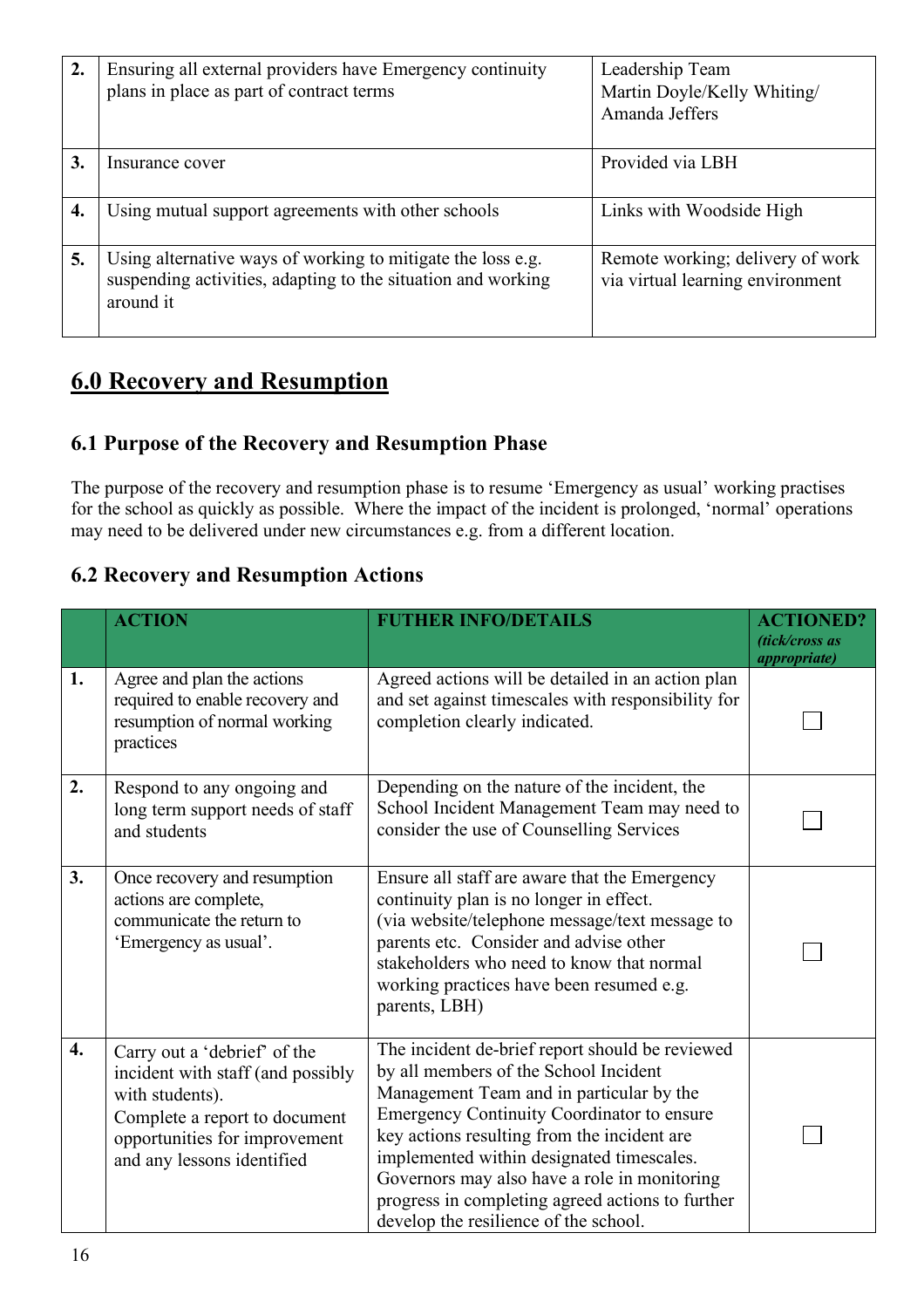|    | <b>ACTION</b>                                                                                      | <b>FUTHER INFO/DETAILS</b>                                                                                                                                               | <b>ACTIONED?</b><br>(tick/cross as<br><i>appropriate</i> ) |
|----|----------------------------------------------------------------------------------------------------|--------------------------------------------------------------------------------------------------------------------------------------------------------------------------|------------------------------------------------------------|
| 5. | Review this Continuity Plan in<br>light of lessons learned from<br>incident and the response to it | Implement recommendations for improvement<br>and update this Plan. Ensure any revised<br>versions of the Plan is read by all members of<br>the Emergency Continuity Team |                                                            |

|                | <b>Templates</b>                                      | Page No. |
|----------------|-------------------------------------------------------|----------|
| $\mathbf{A}$   | Log of Events, Decisions and Actions                  |          |
| $\overline{B}$ | <b>Impact Assessment Form</b>                         |          |
| $\mathcal{C}$  | Lost Property Form                                    |          |
| $\mathbf D$    | Financial Expenditure Log                             |          |
| ${\bf E}$      | Contents of Emergency Box / 'Grab bag'                |          |
| $\mathbf F$    | Risk Identification, Evaluation and Management Matrix |          |
| G              | <b>Incident Management Decision-Making Tool</b>       |          |
| H              | <b>Staff Contact List</b>                             |          |
| $\bf I$        | Key Contacts List                                     |          |
| $\bf J$        | School Site Plan                                      |          |
| $\overline{K}$ | <b>Insurance Details</b>                              |          |
|                |                                                       |          |
|                |                                                       |          |
|                |                                                       |          |
|                |                                                       |          |
|                |                                                       |          |
|                |                                                       |          |
|                |                                                       |          |
|                |                                                       |          |
|                |                                                       |          |
|                |                                                       |          |
|                |                                                       |          |
|                |                                                       |          |
|                |                                                       |          |
|                |                                                       |          |
|                |                                                       |          |
|                |                                                       |          |
|                |                                                       |          |
|                |                                                       |          |
|                |                                                       |          |
|                |                                                       |          |
|                |                                                       |          |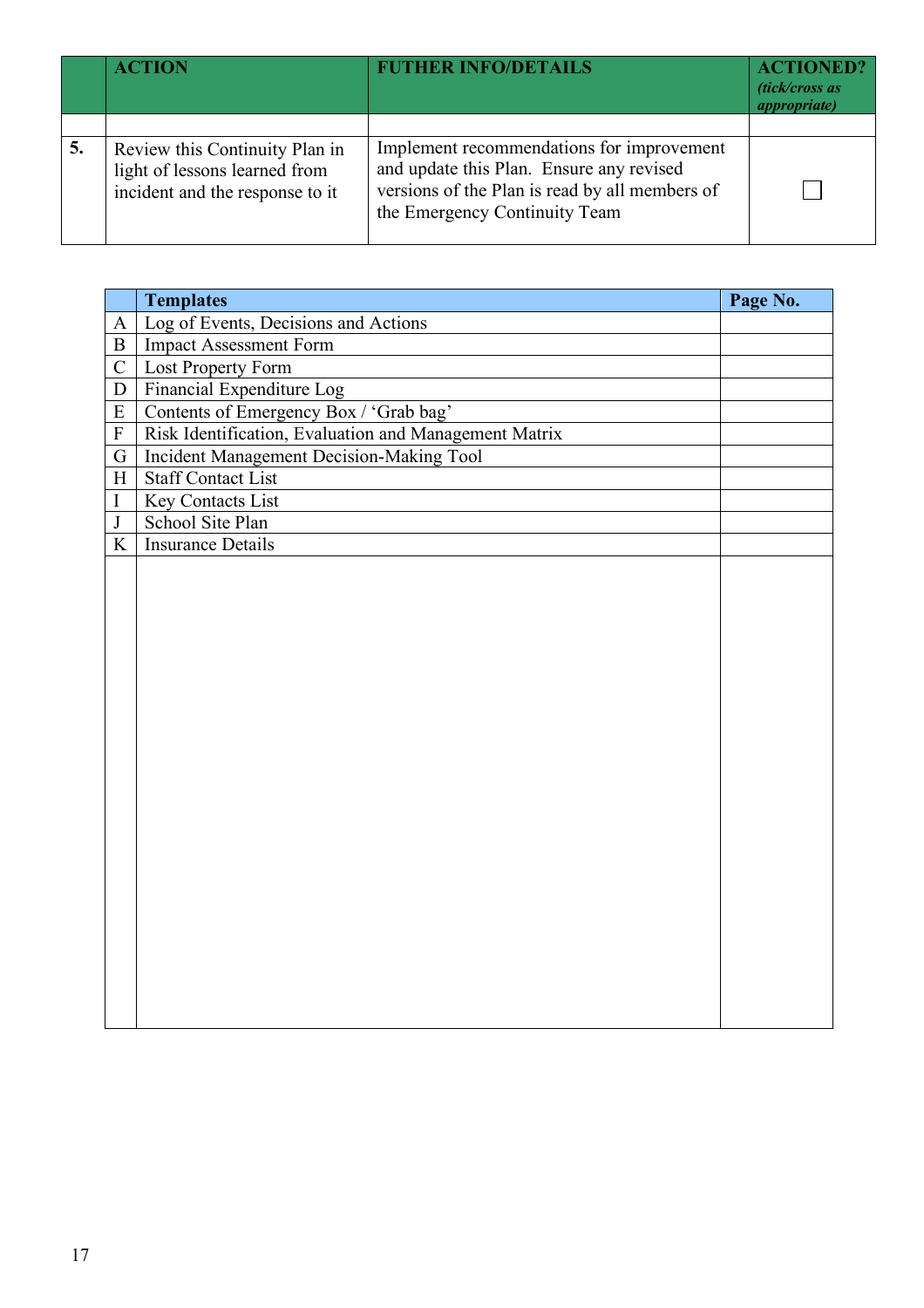| <b>Log of Events, Decisions and Actions</b> |                    |                     |  |
|---------------------------------------------|--------------------|---------------------|--|
| Completed<br>by                             |                    | <b>Sheet Number</b> |  |
| Incident                                    |                    | <b>Date</b>         |  |
| Time                                        | <b>Log Details</b> |                     |  |
| 24hr clock                                  |                    |                     |  |
|                                             |                    |                     |  |
|                                             |                    |                     |  |
|                                             |                    |                     |  |
|                                             |                    |                     |  |
|                                             |                    |                     |  |
|                                             |                    |                     |  |
|                                             |                    |                     |  |
|                                             |                    |                     |  |
|                                             |                    |                     |  |
|                                             |                    |                     |  |
|                                             |                    |                     |  |
|                                             |                    |                     |  |
|                                             |                    |                     |  |
|                                             |                    |                     |  |
|                                             |                    |                     |  |
|                                             |                    |                     |  |
|                                             |                    |                     |  |
|                                             |                    |                     |  |
|                                             |                    |                     |  |
|                                             |                    |                     |  |
|                                             |                    |                     |  |
|                                             |                    |                     |  |
|                                             |                    |                     |  |
|                                             |                    |                     |  |
|                                             |                    |                     |  |
|                                             |                    |                     |  |
|                                             |                    |                     |  |
|                                             |                    |                     |  |
|                                             |                    |                     |  |
|                                             |                    |                     |  |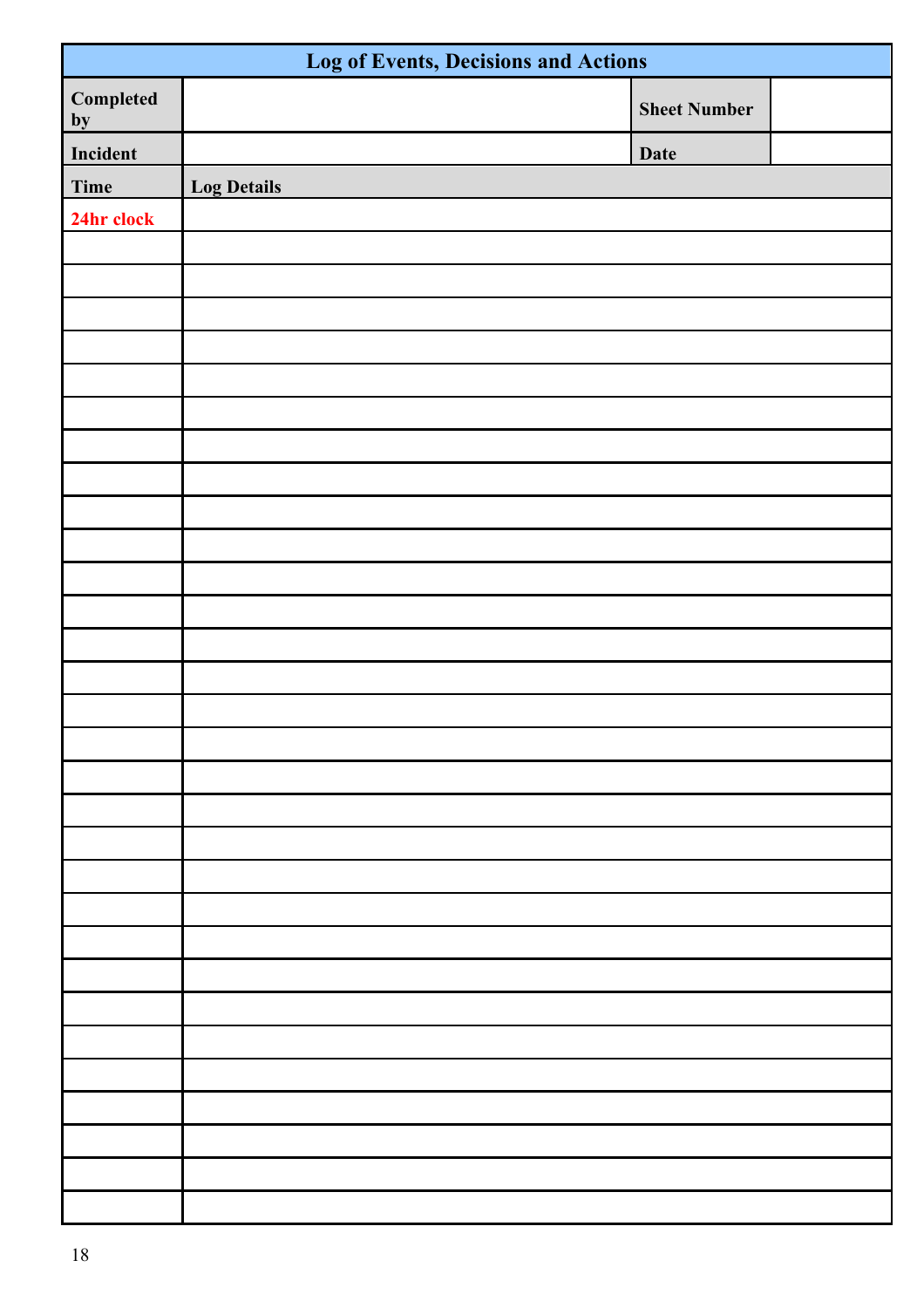#### Appendix B

| <b>Impact Assessment Form</b> |  |             |  |
|-------------------------------|--|-------------|--|
| <b>Completed By</b>           |  | Incident    |  |
| Date                          |  | <b>Time</b> |  |

| <b>Question</b>                                                                                                   | <b>Logged Response</b>    |
|-------------------------------------------------------------------------------------------------------------------|---------------------------|
| How were you made aware of the<br>incident?                                                                       |                           |
| What is the nature of the incident?<br>(e.g. type, location & severity)                                           |                           |
| Are there any staff or student<br>casualties or fatalities? (Complete<br>casualty / fatality sheets if<br>needed) |                           |
| Have the Emergency Services<br>been called?                                                                       |                           |
| Is the incident currently affecting<br>School activities?<br>If so, which areas?                                  |                           |
| What is the estimated duration of<br>the incident?                                                                |                           |
| What is the actual or threatened                                                                                  | Over 50%                  |
| loss of workforce?                                                                                                | $20 - 50\%$<br>$1 - 20\%$ |
| Has access to the whole site been<br>denied? If so, for how long?<br>(provide estimate if not known)              |                           |
| Which work areas have been<br>destroyed, damaged or made<br>unusable?                                             |                           |
| Is there evidence of structural<br>damage?                                                                        |                           |
| Which work areas are inaccessible<br>but intact?                                                                  |                           |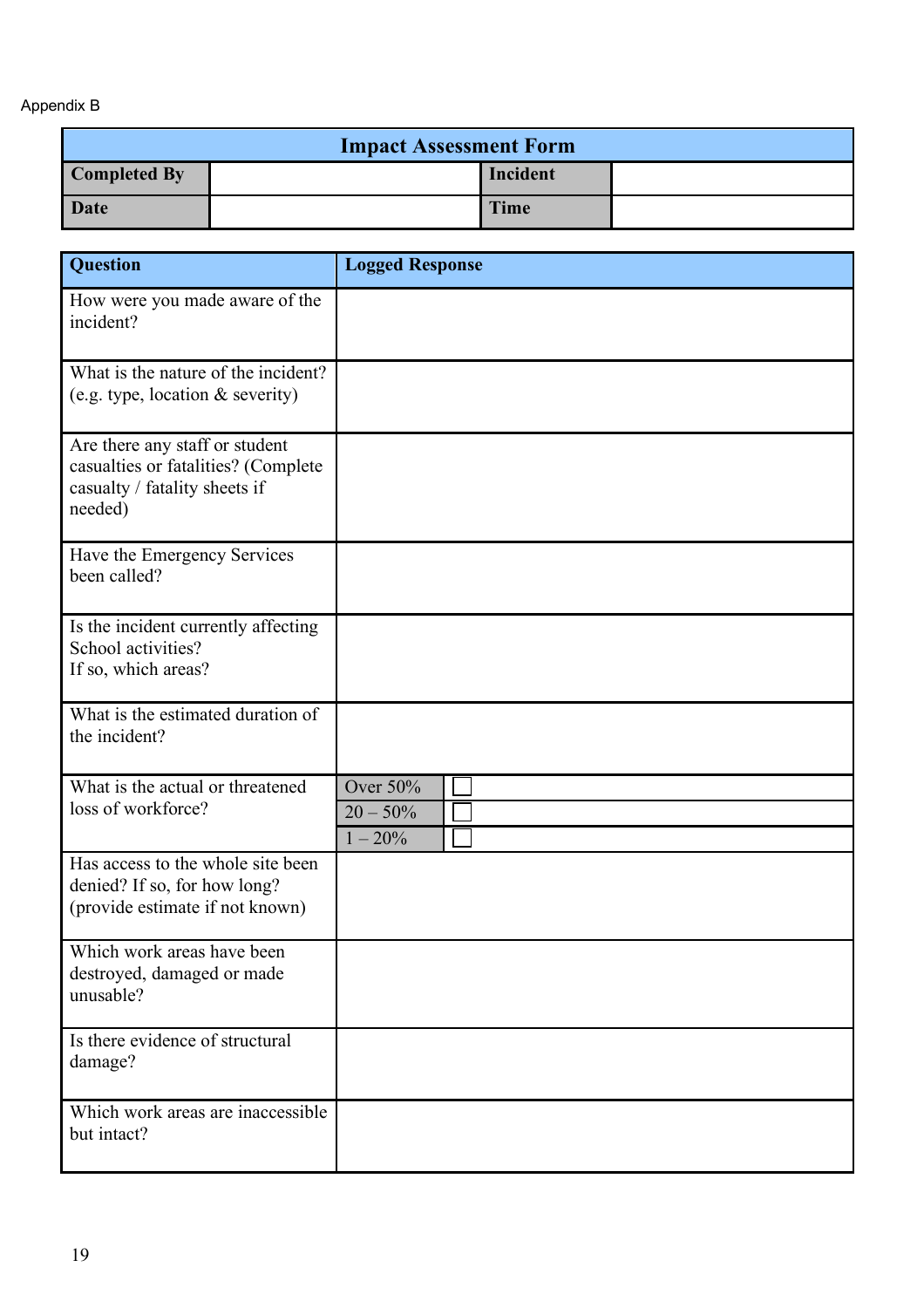| Question                                                                      | <b>Logged Response</b> |
|-------------------------------------------------------------------------------|------------------------|
| Are systems and other resources<br>unavailable?                               |                        |
| (include computer systems,<br>telecoms, other assets)                         |                        |
| If so, which staff are affected by<br>the ICT disruption and how?             |                        |
| Have any utilities (gas, electricity<br>or water) been affected?              |                        |
| Is there media interest in the<br>incident?                                   |                        |
| (likely or actual)                                                            |                        |
| Does the incident have the<br>potential to damage the School's<br>reputation? |                        |
| Other relevant information                                                    |                        |
|                                                                               |                        |
|                                                                               |                        |
|                                                                               |                        |
|                                                                               |                        |
|                                                                               |                        |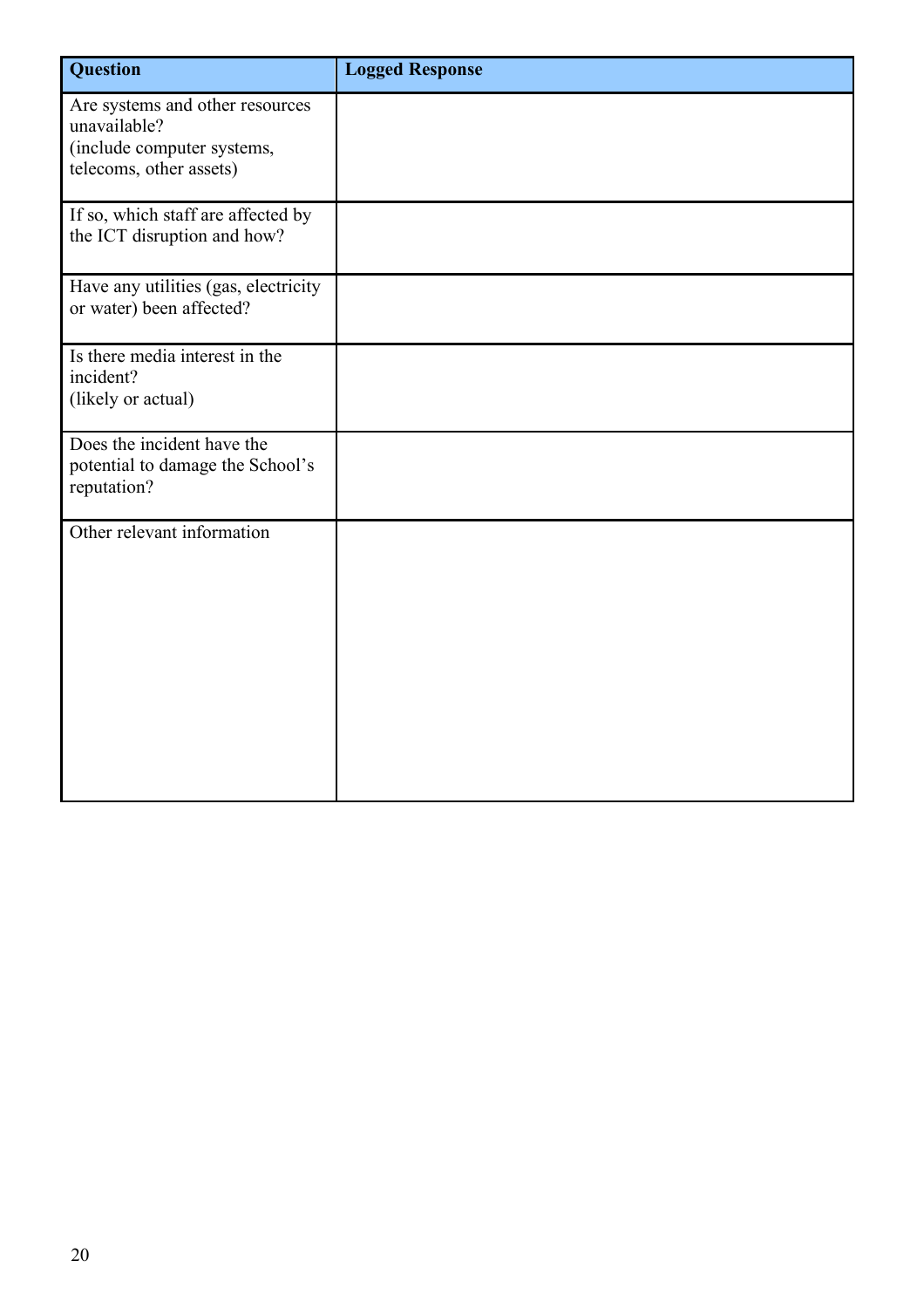Appendix C

| <b>Lost Property Form</b> |  |             |  |
|---------------------------|--|-------------|--|
| <b>Completed By</b>       |  | Incident    |  |
| Date                      |  | <b>Time</b> |  |

| No. | Name | <b>Status</b>                    | Details of possessions lost/left behind |                 |
|-----|------|----------------------------------|-----------------------------------------|-----------------|
|     |      | (e.g. staff, Student<br>visitor) | What                                    | Where left/lost |
|     |      |                                  |                                         |                 |
|     |      |                                  |                                         |                 |
|     |      |                                  |                                         |                 |
|     |      |                                  |                                         |                 |
|     |      |                                  |                                         |                 |
|     |      |                                  |                                         |                 |
|     |      |                                  |                                         |                 |
|     |      |                                  |                                         |                 |
|     |      |                                  |                                         |                 |
|     |      |                                  |                                         |                 |
|     |      |                                  |                                         |                 |
|     |      |                                  |                                         |                 |
|     |      |                                  |                                         |                 |
|     |      |                                  |                                         |                 |
|     |      |                                  |                                         |                 |
|     |      |                                  |                                         |                 |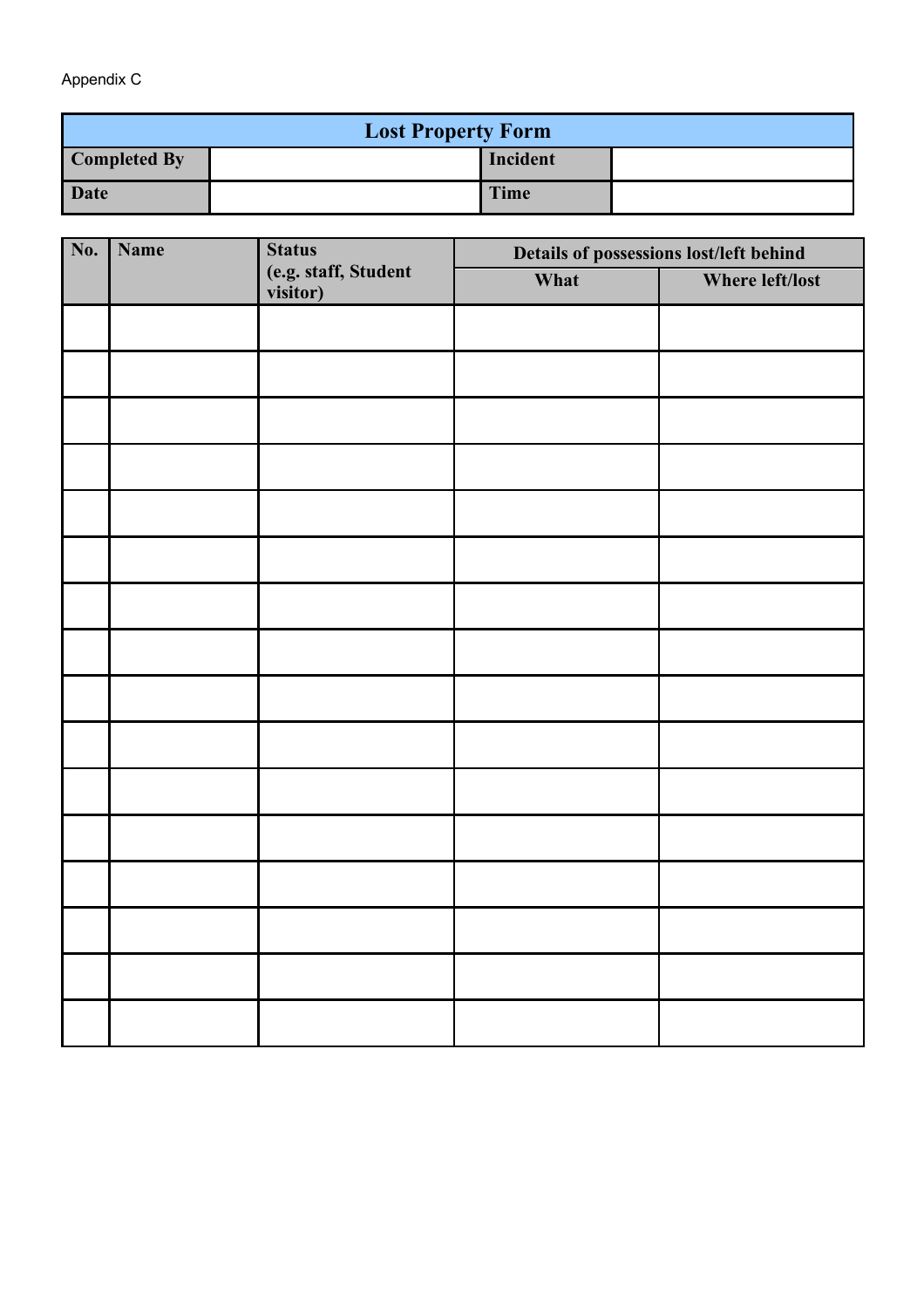#### Appendix D

| <b>Financial Expenditure Log</b> |  |             |  |
|----------------------------------|--|-------------|--|
| Completed By                     |  | Incident    |  |
| Date                             |  | <b>Time</b> |  |

| No. | <b>Expenditure Details</b><br>(what, for whom etc) | Cost | <b>Payment</b><br>Method | <b>Transaction made by</b> |
|-----|----------------------------------------------------|------|--------------------------|----------------------------|
|     |                                                    |      |                          |                            |
|     |                                                    |      |                          |                            |
|     |                                                    |      |                          |                            |
|     |                                                    |      |                          |                            |
|     |                                                    |      |                          |                            |
|     |                                                    |      |                          |                            |
|     |                                                    |      |                          |                            |
|     |                                                    |      |                          |                            |
|     |                                                    |      |                          |                            |
|     |                                                    |      |                          |                            |
|     |                                                    |      |                          |                            |
|     |                                                    |      |                          |                            |
|     |                                                    |      |                          |                            |
|     |                                                    |      |                          |                            |
|     |                                                    |      |                          |                            |
|     |                                                    |      |                          |                            |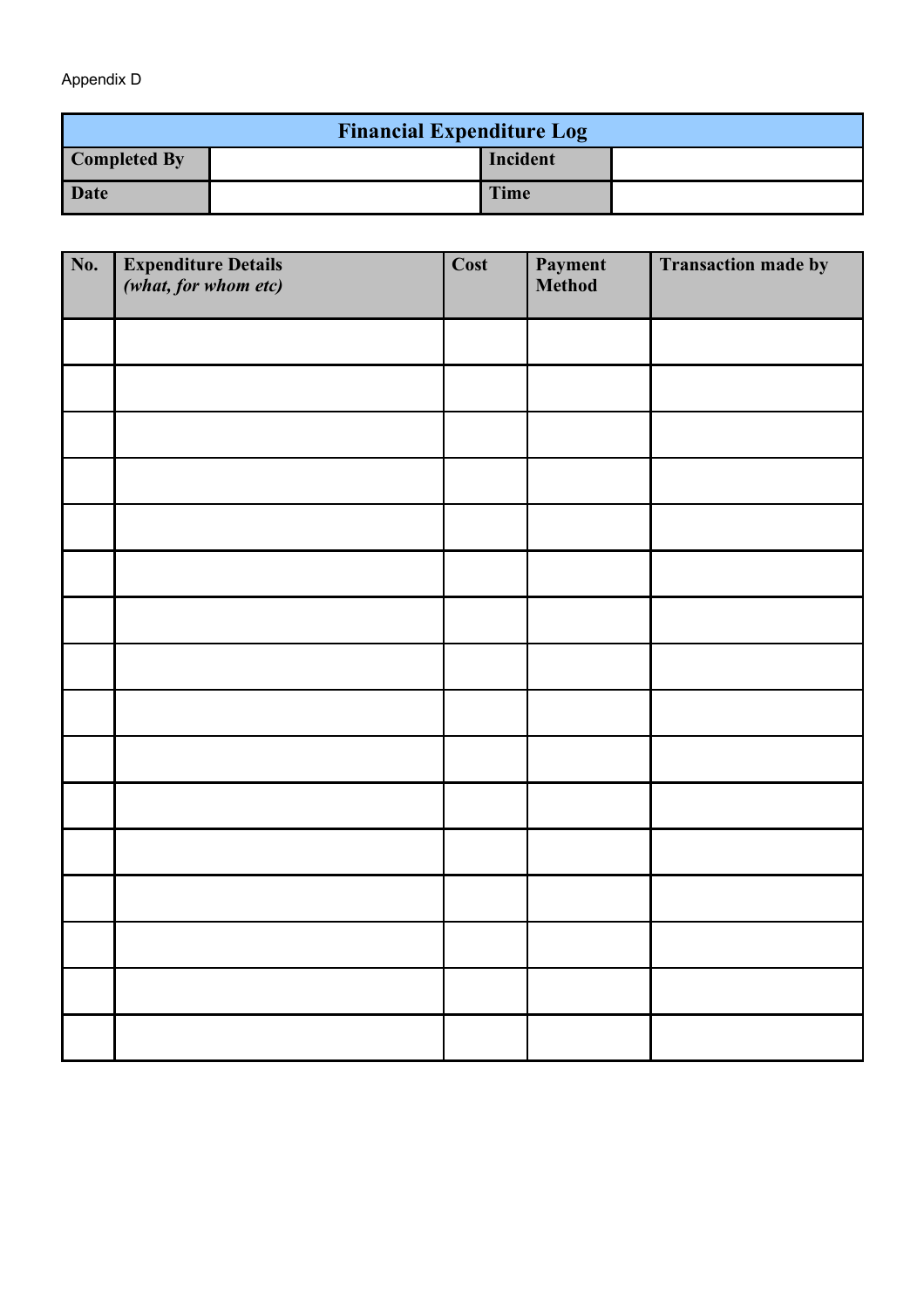| <b>Section</b>              | <b>Details</b>                                                       |
|-----------------------------|----------------------------------------------------------------------|
| <b>Emergency Continuity</b> | Emergency Continuity Plan (plus spare copies of forms in Appendices) |
|                             | Key contact details, including: Governors, Parents, Local Authority, |
|                             | Suppliers etc                                                        |
| Organisational Information  | Staff Handbook (policies and procedures)                             |
|                             | School branding material and stationery                              |
|                             | School logo                                                          |
|                             | Other key documents                                                  |
| Financial Information       | Bank, insurance details, Payroll etc                                 |
|                             | Invoices, purchase orders, etc                                       |
|                             | Financial procedures                                                 |
|                             | <b>Asset Management Policy</b>                                       |
| <b>Staff Information</b>    | Staff contact details                                                |
|                             | Staff emergency contact details                                      |
| IT / Equipment              | Software licence agreement and key codes                             |
| Information                 | Office telephone list (for phone divert)                             |
|                             | Back-up rota and data restoration routine                            |
| Equipment and other items   | First Aid Kit                                                        |
|                             | London $A - Z$ map                                                   |
|                             | Portable radio (plus spare batteries)                                |
|                             | Wind up LED torch                                                    |
|                             | Back-up tapes                                                        |
|                             | Laptop with wireless connection                                      |
|                             | Pay-as-you-go mobile phone and battery powered mobile phone charger  |
|                             | Stationery including permanent markers, clipboards, pens, blue-tack, |
|                             | pins, pencils and notebook paper                                     |
|                             | Disposable camera with film                                          |
|                             | Hazard barrier tape                                                  |
|                             | Emergency cash, a cheque book or spare credit card                   |
|                             | Contact details for taxi / transport providers                       |
|                             | School Floor Plans                                                   |
|                             | Spare keys                                                           |
|                             | Whistle / megaphones                                                 |
|                             | High visibility jacket                                               |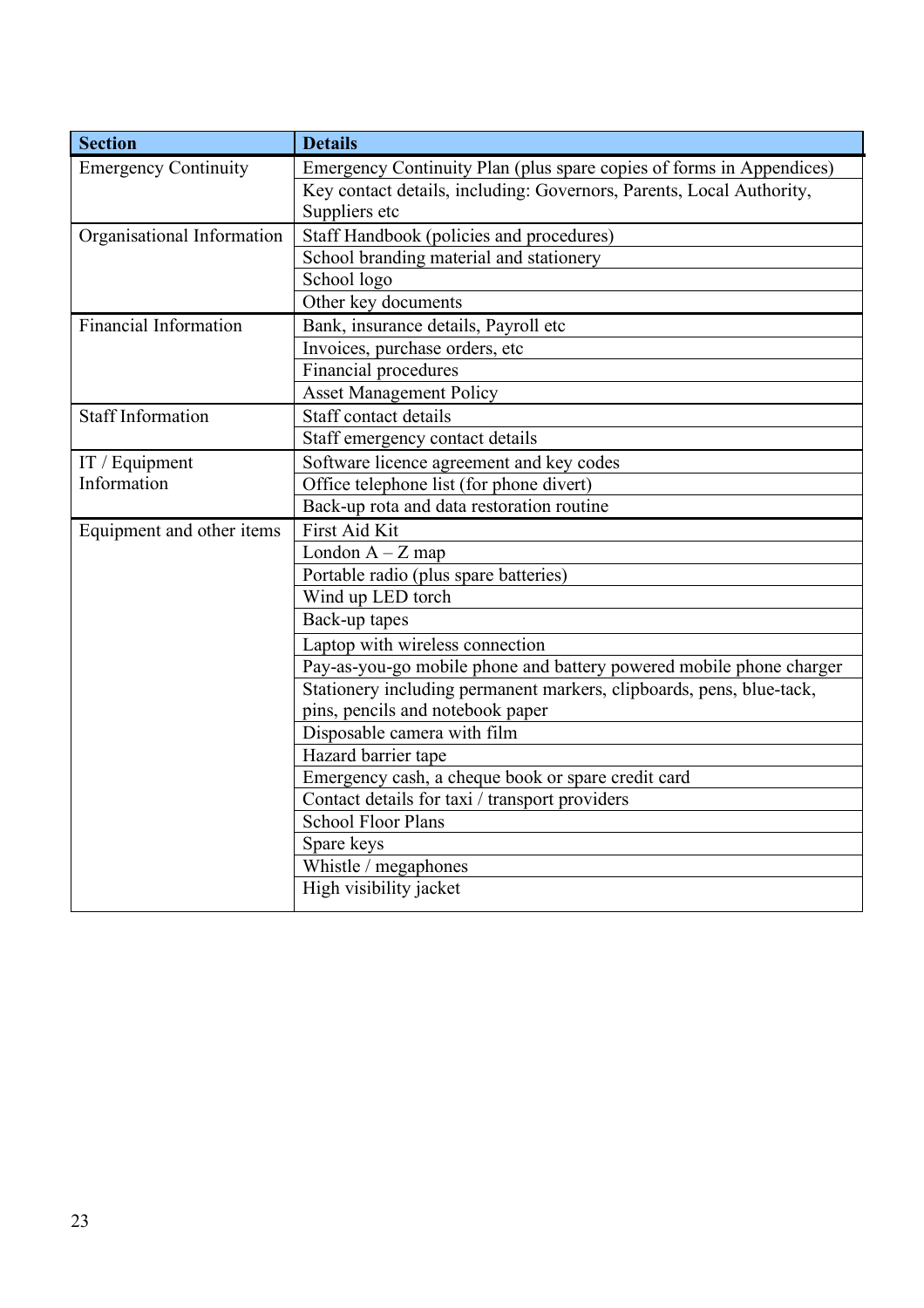# **IDENTIFYING, EVALUATING AND MANAGING RISKS**

*Sa*

### **GUIDANCE FOR COMPLETING THE RISK MATRIX:**

| <b>LEGEND</b> |                    |  |
|---------------|--------------------|--|
|               | Impact             |  |
| Р             | <b>Probability</b> |  |
| $I \times P$  | <b>Risk Rating</b> |  |

To establish your risk rating, it is necessary to multiply the perceived consequence (or impact) of the risk (score 1 - 5) with the perceived likelihood (or probability) of that risk occurring (score 1-5). Please see tables below for guidance on risk rating scores.

| <b>Impact (or Consequence)</b> |                                                                 |  |  |
|--------------------------------|-----------------------------------------------------------------|--|--|
| <b>Description</b>             | <b>Indicators</b>                                               |  |  |
| (Major)                        | The risk has a <i>major</i> impact if realised                  |  |  |
| (Significant)                  | The risk has a <b><i>significant</i></b> impact if realised     |  |  |
| (Moderate)                     | The risk has a <i>moderate</i> impact if realised               |  |  |
| (Minor)                        | The risk has a <i>minor</i> impact if realised                  |  |  |
| (No consequence)               | The risk has <b><i>no consequence</i></b> impact if<br>realised |  |  |

| <b>Probability (or Likelihood)</b> |                                       |  |  |  |
|------------------------------------|---------------------------------------|--|--|--|
| <b>Description</b>                 | <b>Indicators</b>                     |  |  |  |
| 5                                  | The risk <i>will</i> emerge           |  |  |  |
| (Very Likely)                      |                                       |  |  |  |
|                                    | The risk <i>should</i> emerge         |  |  |  |
| (Likely)                           |                                       |  |  |  |
| 3                                  | The risk <i>could</i> emerge          |  |  |  |
| (Unlikely)                         |                                       |  |  |  |
| 2                                  |                                       |  |  |  |
| (Very Unlikely)                    | The risk is <i>unlikely</i> to emerge |  |  |  |
|                                    |                                       |  |  |  |
| (Impossible)                       | The risk <i>will not</i> emerge       |  |  |  |

*Sample School Risk Assessment (partially complete)*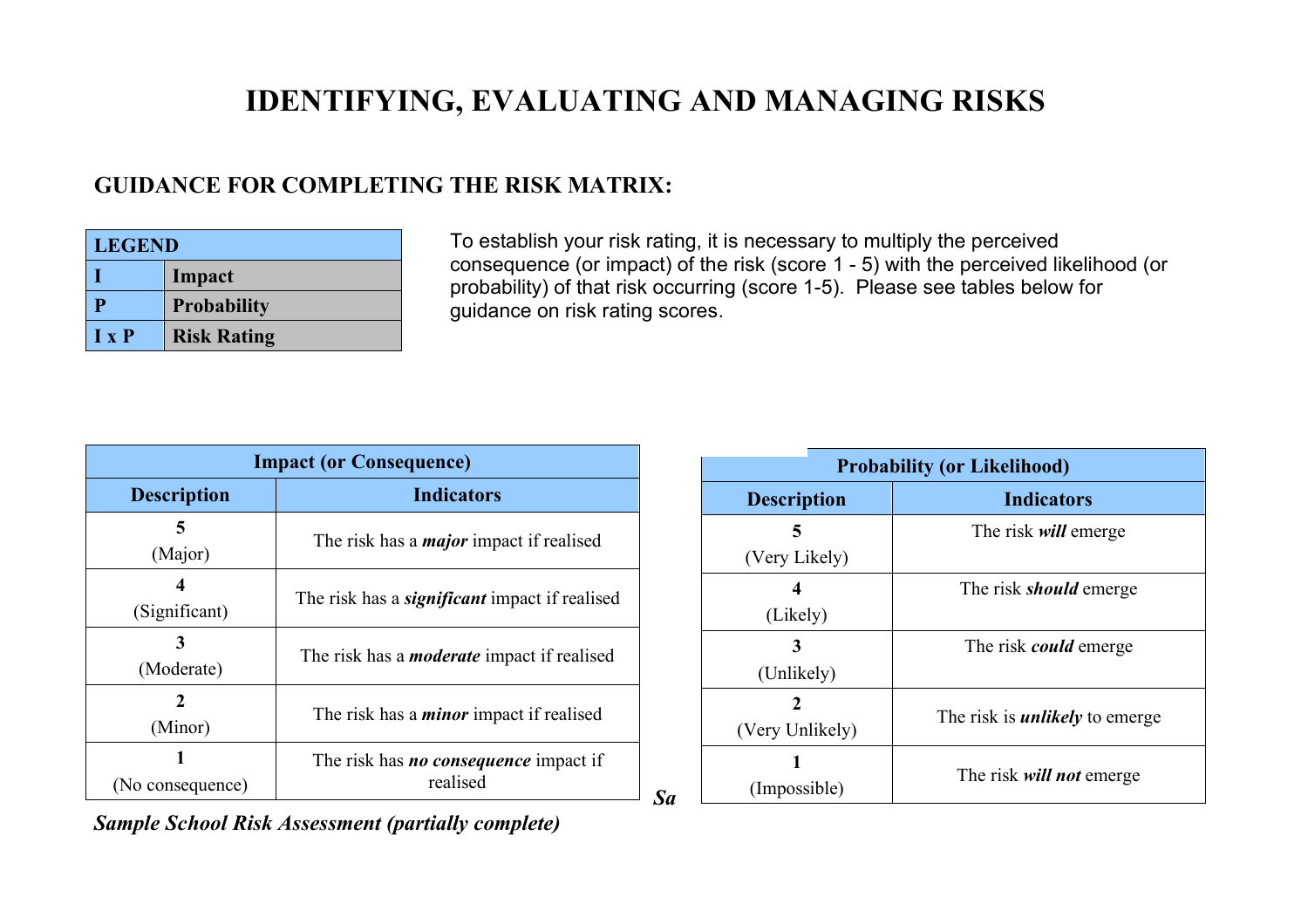|                  | <b>Risk Description</b>                                               |                | $\mathbf{P}$   | <b>Risk</b><br><b>Rating</b> | <b>Risk Control(s)</b>                                                                                                                                                                                                                        | <b>Additional Controls</b><br><b>Required (if any)</b> | <b>Lead for Risk</b><br><b>Control</b>            |
|------------------|-----------------------------------------------------------------------|----------------|----------------|------------------------------|-----------------------------------------------------------------------------------------------------------------------------------------------------------------------------------------------------------------------------------------------|--------------------------------------------------------|---------------------------------------------------|
| 1.               | Pandemic or epidemic e.g.<br>influenza virus, meningitis              | 5              | 5              | 5                            | Covid-19 Risk Assessments<br>(Main School and Learning)<br>Centre, both updated<br>22/01/2021)<br>Contingency Plan for<br>Remote Learning<br>(17/09/2020)<br>Safeguarding and Student<br>Protection Policy: Covid-19<br>Addendum (14/05/2020) |                                                        | <b>Activities</b><br>Martin Doyle/<br>Headteacher |
| 2.               | Severe weather events e.g.<br>high winds, snow, heat<br>wave, drought | 5              | 5              | 5                            | Consider school closure                                                                                                                                                                                                                       |                                                        | Martin Doyle/<br>Headteacher                      |
| 3.               | Power outage                                                          | $\overline{2}$ | 5              | 5                            | Consider school closure                                                                                                                                                                                                                       |                                                        | Martin Doyle/<br>Headteacher                      |
| $\overline{4}$ . | Utilities disruption e.g. gas,<br>electricity or water supply         | 5              | $\overline{3}$ | 2                            | Consider school closure                                                                                                                                                                                                                       |                                                        | Martin Doyle/<br>Headteacher                      |
| 5.               | Telephony failure                                                     | $\overline{2}$ | $\overline{4}$ | 2                            | Set up mobile phones<br>system to which calls would<br>be diverted                                                                                                                                                                            |                                                        | Martin Doyle/<br>Headteacher                      |
| 6.               | Fire affecting the School<br>premises                                 | 5              | $\mathbf{1}$   |                              | Consider partial or whole<br>school closure                                                                                                                                                                                                   |                                                        | Martin Doyle/<br>Headteacher                      |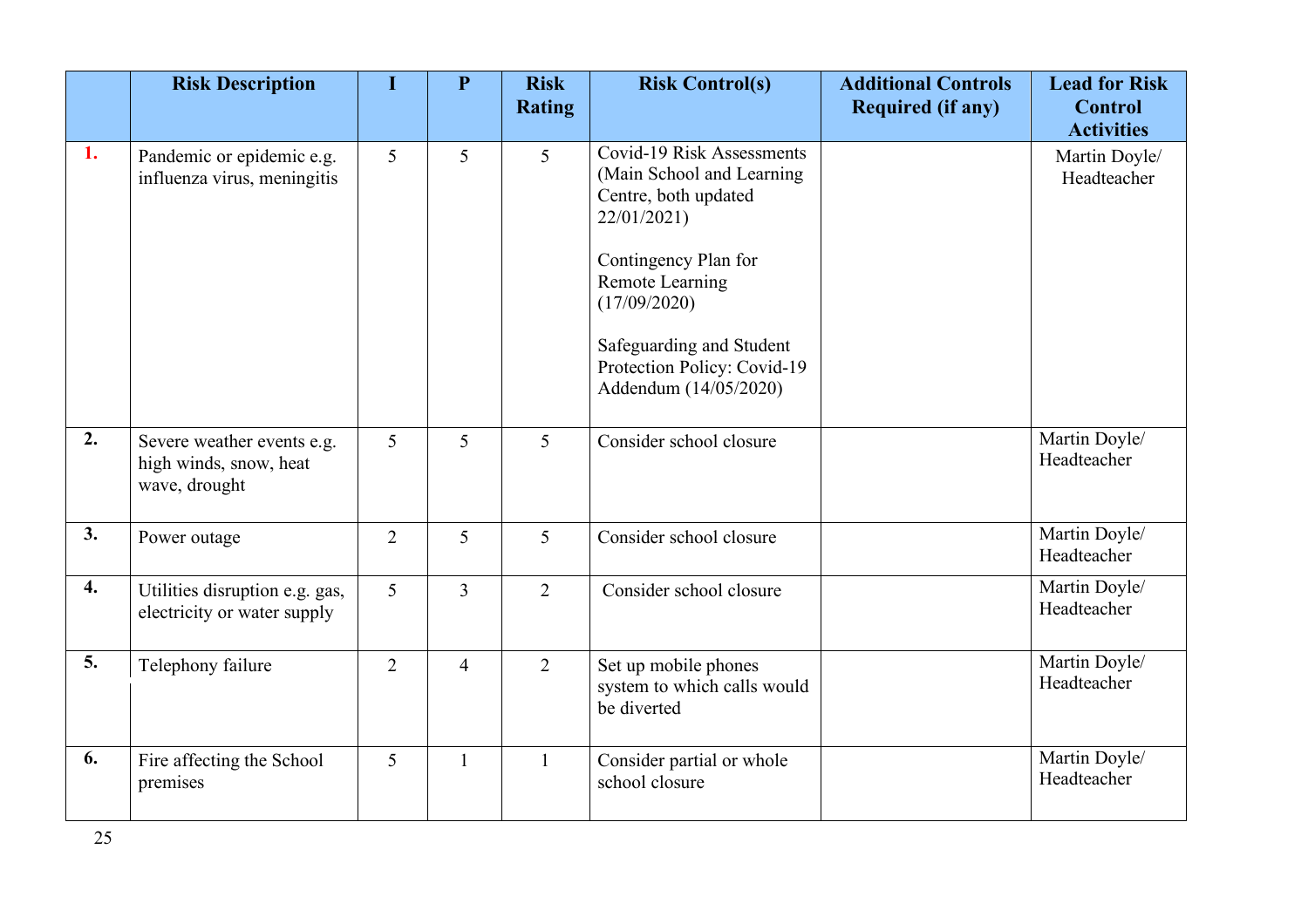|     | <b>Risk Description</b>                                                                                                          |                | ${\bf P}$      | <b>Risk</b><br><b>Rating</b> | <b>Risk Control(s)</b>       | <b>Additional Controls</b><br><b>Required (if any)</b> | <b>Lead for Risk</b><br><b>Control</b><br><b>Activities</b> |
|-----|----------------------------------------------------------------------------------------------------------------------------------|----------------|----------------|------------------------------|------------------------------|--------------------------------------------------------|-------------------------------------------------------------|
| 7.  | Widespread or localised<br>flooding                                                                                              | 5              |                |                              | Consider school closure      |                                                        | Martin Doyle/<br>Headteacher                                |
| 8.  | Mass staff absence e.g.<br>industrial strikes, lottery<br>syndicate                                                              | 5              | $\overline{2}$ | $\overline{2}$               | Consider school closure      |                                                        | Martin Doyle/<br>Headteacher                                |
| 9.  | <b>Transport disruption</b>                                                                                                      | 3              | $\overline{2}$ | $\overline{2}$               | Consider part school closure |                                                        | Martin Doyle/<br>Headteacher                                |
| 10. | Violent extremist activity<br>on school premises                                                                                 | 5              |                |                              | Liaise with police           |                                                        | Martin Doyle/<br>Headteacher                                |
| 11. | Local hazards in the area<br>e.g. school proximity to<br>airport, railway line, tram<br>line, motorways, industrial<br>sites etc | $\overline{2}$ |                |                              | Consider school closure      |                                                        | Martin Doyle/<br>Headteacher                                |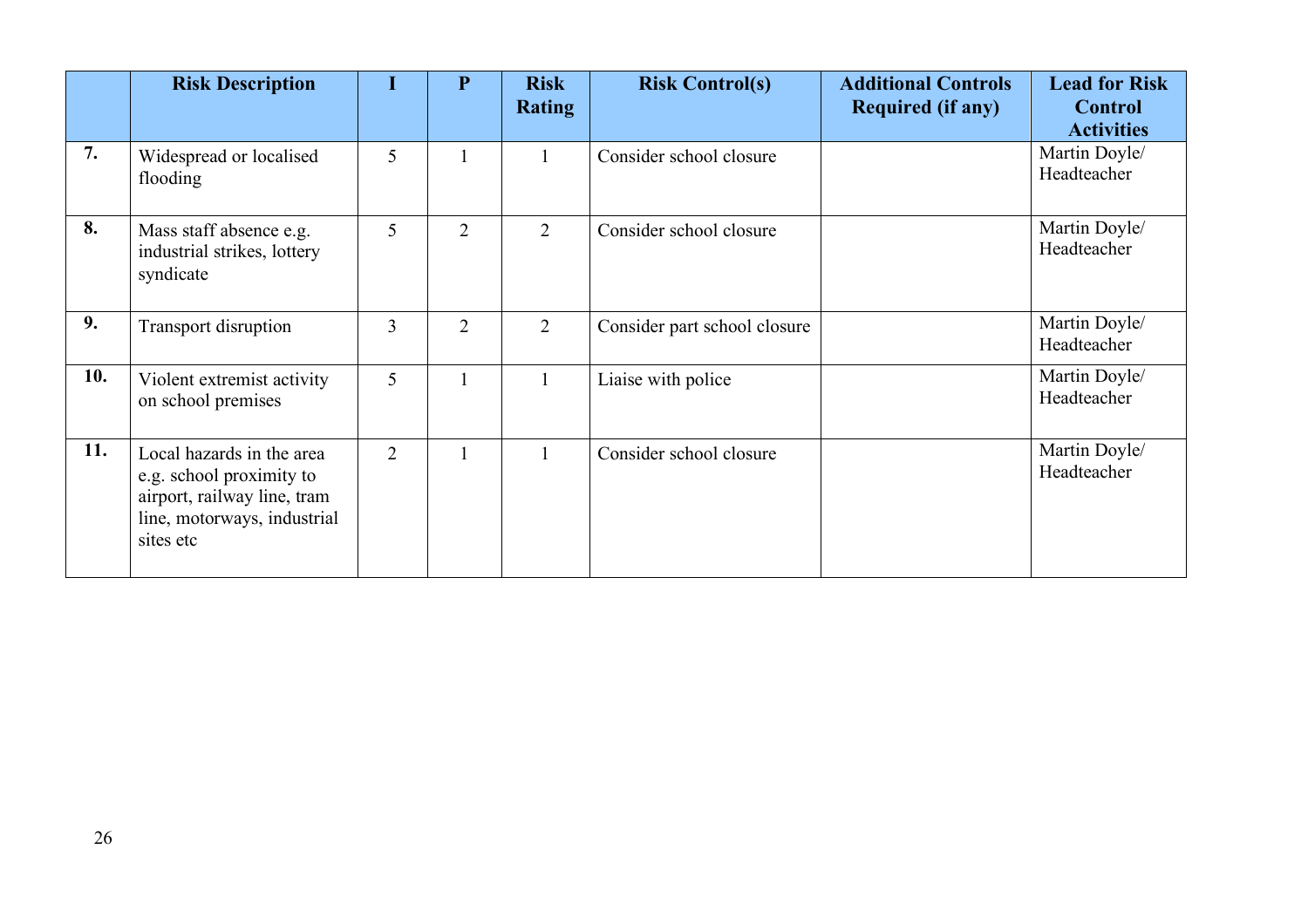## **Critical Incident Decision-Making Tool**

| <b>Information</b>                        | <b>Issues</b>                                                         | <b>Ideas</b>                                           | <b>Actions</b>                                                                                               |
|-------------------------------------------|-----------------------------------------------------------------------|--------------------------------------------------------|--------------------------------------------------------------------------------------------------------------|
| What do you know/what do you not<br>know? | What are the problem/issues arising<br>from that piece of information | What are the ideas for solving the<br>issues/problems? | What are you going to do? What are<br>you not going to do? Who is<br>responsible? What are the<br>timelines? |
|                                           |                                                                       |                                                        |                                                                                                              |
|                                           |                                                                       |                                                        |                                                                                                              |
|                                           |                                                                       |                                                        |                                                                                                              |
|                                           |                                                                       |                                                        |                                                                                                              |
|                                           |                                                                       |                                                        |                                                                                                              |
|                                           |                                                                       |                                                        |                                                                                                              |
|                                           |                                                                       |                                                        |                                                                                                              |
|                                           |                                                                       |                                                        |                                                                                                              |
|                                           |                                                                       |                                                        |                                                                                                              |
|                                           |                                                                       |                                                        |                                                                                                              |
|                                           |                                                                       |                                                        |                                                                                                              |